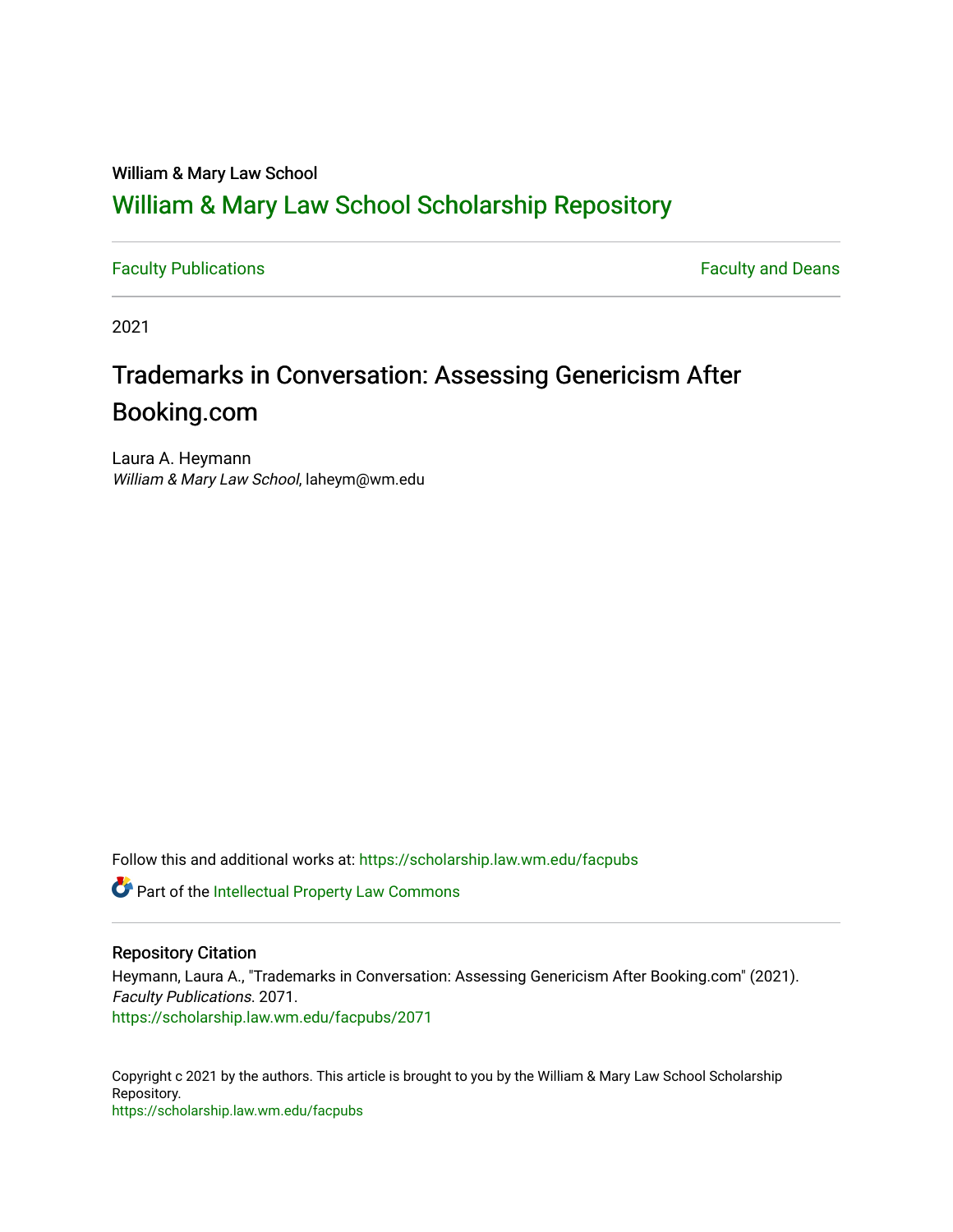## TRADEMARKS IN CONVERSATION: ASSESSING GENERICISM AFTER *BOOKING.COM*

#### LAURA A. HEYMANN<sup>\*</sup>

#### ABSTRACT

*It is a fundamental principle of U.S. trademark law that to serve as a trademark, a word or phrase must "indicate the source" of the goods or services with which it is associated and, conversely, that a term that is understood to be the common name of a good or service is "generic" and cannot be protected as a trademark. Yet it still seems difficult to determine exactly what each concept means, particularly when the actual "source" of any goods or services might be opaque to consumers.*

*In part, this difficulty comes from the fact that status as a trademark or as a generic term is necessarily contextual. The Supreme Court's 2020 opinion in* United States Patent and Trademark Office v. Booking.com B.V. *emphasized the relevance of consumer understanding to this inquiry. Words are not inherently generic or distinctive out of context; APPLE is a trademark for computers but not for fruit.*

*Although individuals encounter trademarks in a variety of settings, we ultimately care about this understanding in the context of a consumer's experience, since that is where relevant confusion is operationalized. To use a supermarket analogy, the consumer is, at least conceptually, first searching for the right aisle ("soft drinks" or "colas") and then searching among the shelves for the product they want ("Pepsi" rather than "Coca-Cola"). The genericism inquiry is therefore about assessing terms to determine whether they are related to an aisle search or a shelf search.*

*Framing the inquiry in this way can help us to see that the question is ultimately about consumer understanding of terms, not consumer use of terms. Looking at how consumers talk about trademarks, whether through corpus analysis, surveys, dictionaries, or other sources, can be helpful, but it is equally important to consider how consumers understand those communications. By thinking of trademarks as elements of* 

Permission is hereby granted for noncommercial reproduction of this Article in whole or in part for education or research purposes, including the making of multiple copies for classroom use, subject only to the condition that the name of the author, a complete citation, and this copyright notice and grant of permission be included in all copies.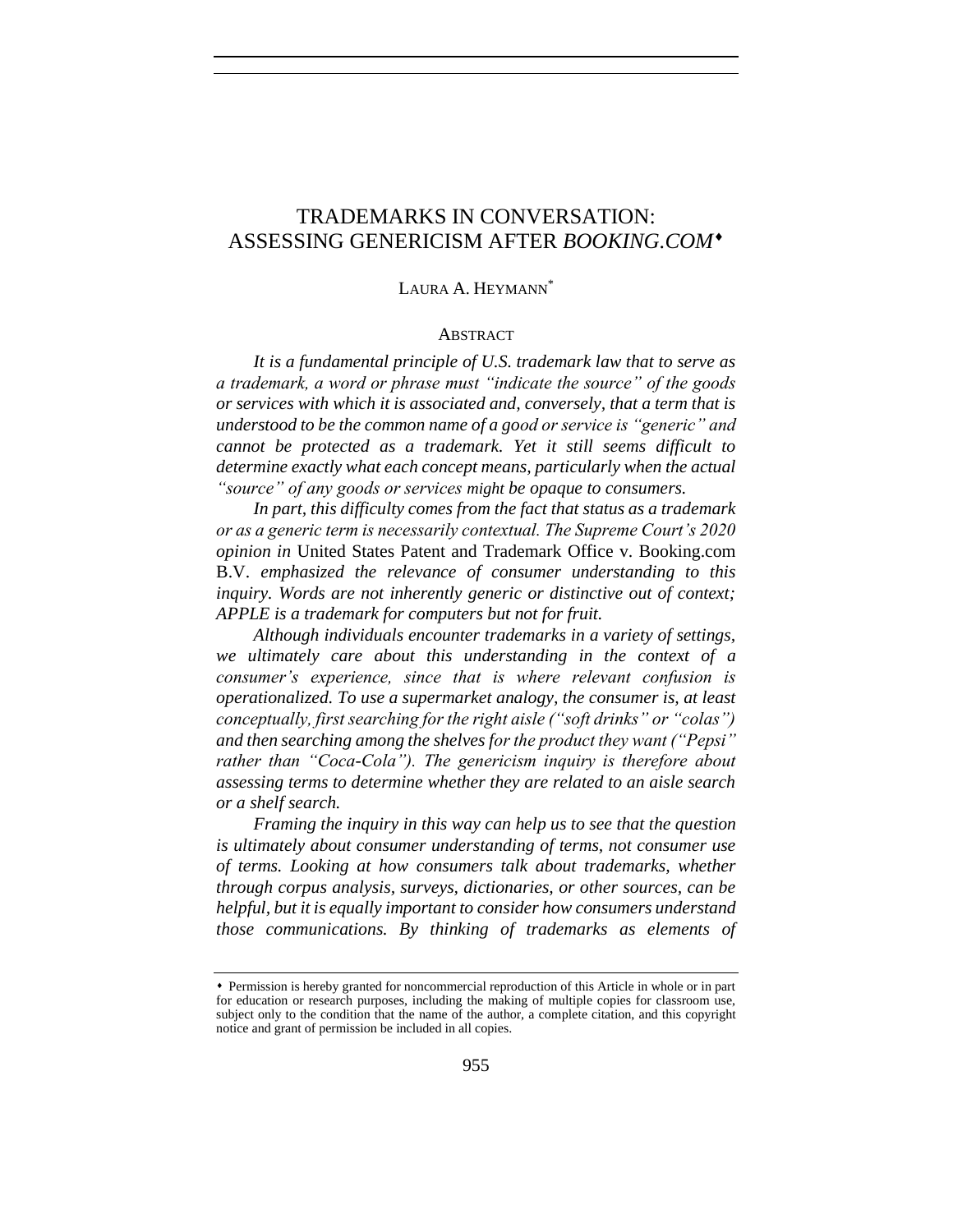#### 956 CARDOZO ARTS & ENTERTAINMENT [Vol. 39:3]

*conversations among consumers, and borrowing from Gricean implicature, we might be able to determine whether a term is related to finding the right aisle or related to finding the right product on the shelf.*

#### **INTRODUCTION**

It is a fundamental principle of U.S. trademark law that in order to serve as a trademark, a word or phrase must "indicate the source" of the goods or services with which it is associated and, conversely, that a term that is understood to be the common name of a good or service is "generic" and cannot be protected as a trademark.<sup>1</sup> During the seventyfive years of the Lanham Act's existence, courts and commentators have put forward various phrasings to describe what it means to serve as a trademark<sup>2</sup> and various ways of describing genericism, and yet it still seems difficult to determine exactly what each concept means, particularly when the actual "source" of any goods or services might be opaque to consumers.<sup>3</sup>

<span id="page-2-0"></span>In part, this difficulty comes from the fact that status as a trademark (and, conversely, status as a generic term) is necessarily contextual. The Supreme Court's 2020 opinion in *United States Patent and Trademark Office v. Booking.com B.V.*<sup>4</sup>—which rejected a per se rule that would

<sup>\*</sup> Chancellor Professor of Law, William & Mary Law School. Thanks to Mark Badger, Barton Beebe, David Bernstein, Leah Chan Grinvald, Jessica Litman, Mark McKenna, Alex Roberts, Felix Wu, and the editors and staff of the *Cardozo Arts & Entertainment Law Journal*, both for organizing the symposium and for their careful and thoughtful edits to this contribution.

<sup>1</sup> 15 U.S.C. § 1127 (2018) (definition of "trademark"); *id.* § 1064(3) (permitting petitions to cancel a registration of a mark "[a]t any time if the registered mark becomes the generic name for the goods or services, or a portion thereof, for which it is registered . . .").

<sup>2</sup> The Supreme Court's opinion in *Qualitex*, to take just one example (albeit relating to color or trade dress), talks about a trademark as something that "signal[s]," "indicates," "identifies," and "distinguish[es]" source. Qualitex Co. v. Jacobson Prods. Co., 514 U.S. 159, 162–66 (1995); *see also, e.g.*, Barton Beebe, *Search and Persuasion in Trademark Law*, 103 MICH. L. REV. 2020, 2021 (2005) (describing trademarks as "designations of source").

<sup>3</sup> *See, e.g.*, James Brooke, *Factory Jobs Move Overseas as Japan's Troubles Deepen*, N.Y. TIMES (Aug. 31, 2001), https://www.nytimes.com/2001/08/31/business/factory-jobs-move-overseas-asjapan-s-troubles-deepen.html [https://perma.cc/8CWX-XECF] (quoting the chief economist for Merrill Lynch Japan, who referred to the "Nike model," in which "you do the brand management in Seattle and the manufacturing in Indonesia"); Laura A. Heymann, *Naming, Identity, and Trademark Law*, 86 IND. L.J. 381, 388–89 (2011).

<sup>4</sup> U.S. Pat. & Trademark Off. v. Booking.com B.V., 140 S. Ct. 2298 (2020).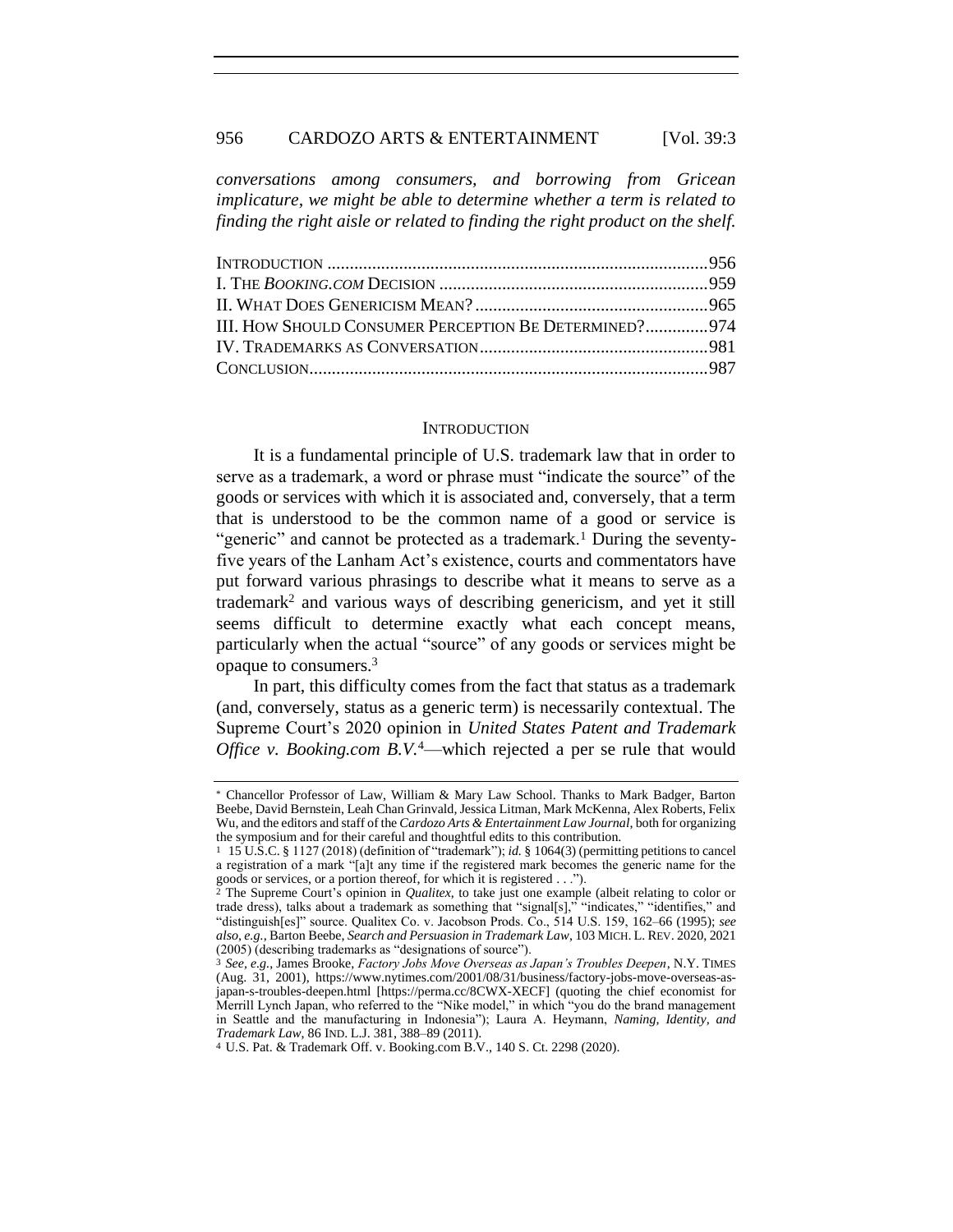#### 2021] TRADEMARKS IN CONVERSATION 957

deem generic all claimed trademarks that consist of a generic term for the goods or services at issue plus a lexical unit equivalent to the top-level domain ".com"—emphasized the relevance of consumer understanding to this inquiry, relying on the "undisputed principle that consumer perception demarcates a term's meaning."<sup>5</sup> Thus, even though "booking" is a generic term for the act of making travel reservations, and ".com" indicates a business that operates on the Internet,<sup>6</sup> the unchallenged evidence in the case indicated that consumers do not understand "Booking.com" to refer to online hotel-reservations services generally. Rather, consumers recognize "Booking.com" as the name of a company; hence, the term is not generic in that context.

The Court was correct when it reaffirmed that a trademark's status as such depends on consumer understanding, whether that understanding is assumed (as in the case of a mark deemed inherently distinctive for a particular good or service) or assessed (as in the case of a mark deemed descriptive for a particular good or service, which requires evidence of acquired meaning).<sup>7</sup> Words are not inherently generic or distinctive out of context; APPLE is a trademark for computers but not for fruit. Consumer understanding is the touchstone because the goal, ostensibly, is to facilitate the consumer experience in the marketplace. A consumer looking for running shoes will have a variety of terms they would expect to see during that search—"athletic shoes," "running shoes," or "sneakers," perhaps—and so producers of those shoes should be able to use those terms to indicate that their products are in the same class of goods as their competitors, if not necessarily of the same quality. By contrast, consumers expect to see trademarks as distinguishing goods among that class—Nike running shoes as opposed to New Balance running shoes.

Thus, the concept of a trademark as a "source identifier," although now standard vocabulary in the trademark literature, may not be an intuitive description to consumers of how trademarks function. Consumers who prefer and search out Budweiser beer or Levi's jeans may not understand those trademarks to indicate or distinguish the "source" of those products, to the extent that "source" means producer. If asked, such consumers might say that the trademark names the product

<sup>5</sup> *Id.* at 2304 n.3.

<sup>6</sup> *See* Joanna Glasner, *Dot's in a Name No More*, WIRED (Aug. 31, 2001, 2:00 AM), https://www. wired.com/2001/08/dots-in-a-name-no-more/ [https://perma.cc/Y698-6SVS] (describing publicly traded companies that dropped the ".com" in their corporate names in favor of "new names less closely associated with the financially troubled new economy").

<sup>7</sup> *Cf., e.g.*, Beebe, *supra* note [2,](#page-2-0) at 2021 ("Trademarks exist only to the extent that consumers perceive them as designations of source."); 15 U.S.C. § 1052(f) (2018) (permitting registration of a merely descriptive term "which has become distinctive of the applicant's goods in commerce").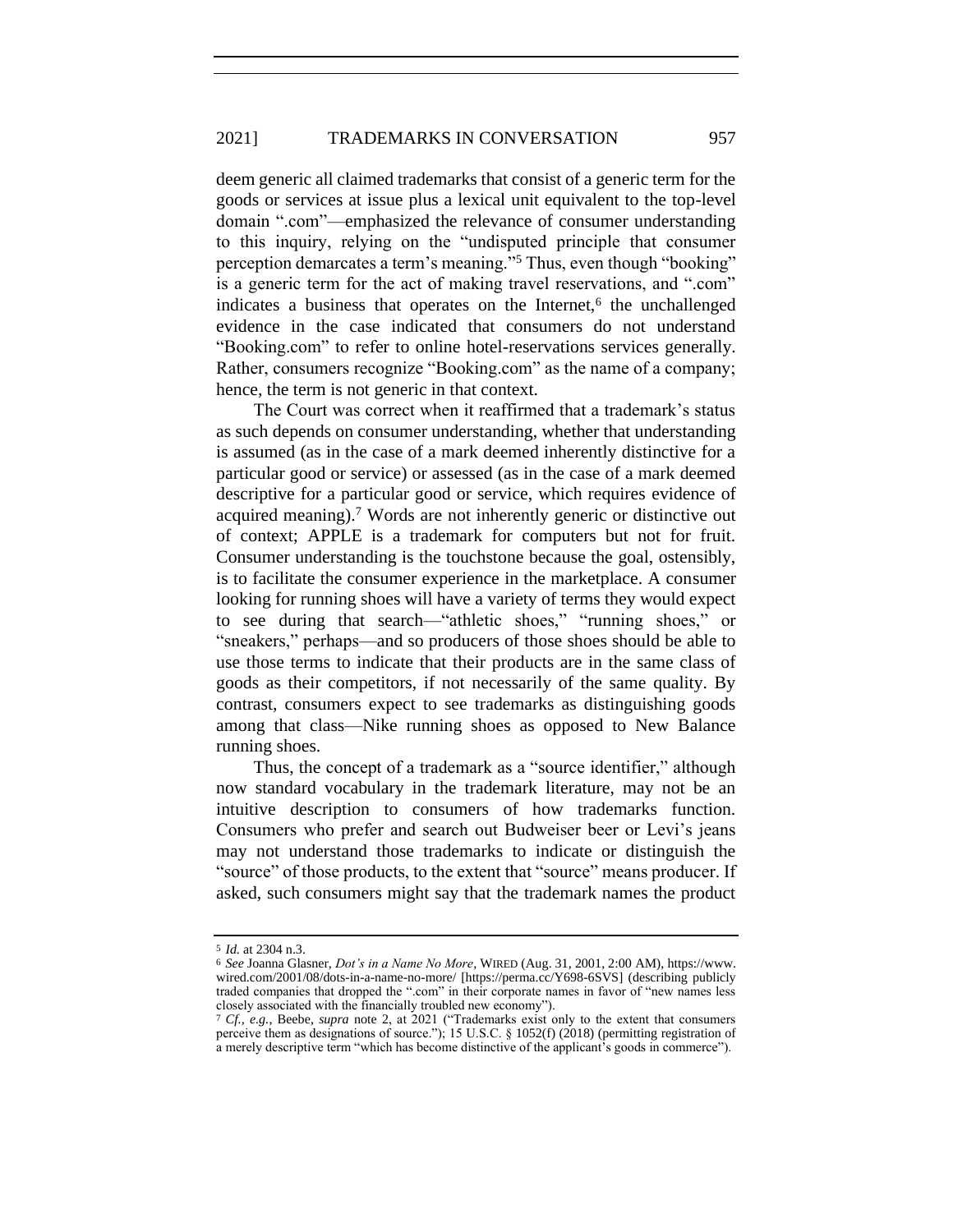<span id="page-4-0"></span>itself—in other words, that there is Budweiser beer and Michelob beer, just as this person is named Jennifer and that one is named Amanda.<sup>8</sup> So "source identifier" in this context incorporates a notion of the producer as the source of the qualities or characteristics with which the good or service is associated—Budweiser beer indicates "the beer made by the producer that makes Budweiser with the set of qualities associated with that producer's beer." The concept of the producer is necessary, lest we fall into the trap of characterizing a trademark as generic because it represents *some* set of qualities available to all producers.<sup>9</sup>

<span id="page-4-1"></span>Although individuals encounter trademarks in a variety of settings, we ultimately care about this understanding in the context of a consumer's experience, since that is where relevant confusion is operationalized. In that environment, consumers are searching for two things: the type of good they want and the particular brand of that good.<sup>10</sup> To use a supermarket analogy, the consumer is, at least conceptually, first searching for the right aisle ("soft drinks" or "colas") and then searching among the shelves for the product they want ("Pepsi" rather than "Coca-Cola"), even though the consumer might not separate out those searches in their mind. The genericism inquiry is therefore about assessing terms to determine whether they are related to an aisle search or a shelf search. Competitors, for their part, need to be able to use the term that will allow

<sup>8</sup> *Cf.* John F. Coverdale, Comment, *Trademarks and Generic Words: An Effect-on-Competition Test*, 51 U. CHI. L. REV. 868, 875 (1984) ("Because most consumer goods are in this sense more than mere fungible commodities, a trademark today does not evoke in the minds of consumers separate and independent concepts of product and source, but rather evokes a 'brand image.'"); Arthur J. Greenbaum, Jane C. Ginsburg & Steven M. Weinburg, *A Proposal for Evaluating Genericism After "*Anti-Monopoly,*"* 73 TRADEMARK REP. 101, 102 (1983) (noting that "a trademark can simultaneously identify both the goods and their source"); Barton Beebe, *The Semiotic Analysis of Trademark Law*, 51 UCLA L. REV. 621, 653 (2004) (noting that the "primary significance" standard of the Trademark Clarification Act of 1984, 15 U.S.C. § 1064(3), "does little to solve the problem at the root of the genericness inquiry" because "a trademark that is more distinctive of its product than its producer, as most trademarks are, would appear still to risk being found generic").

I have offered elsewhere the analogy of a label on a file folder, in that trademarks serve to collect various types of information about the trademarked good or service. Laura A. Heymann, *What Is the Meaning of a Trademark?*, *in* RESEARCH HANDBOOK ON TRADEMARK LAW REFORM 250, 256 (Graeme B. Dinwoodie & Mark D. Janis eds., 2021). The issue is complicated to some extent by the development of brand personas. *See* Laura A. Heymann, *The Scope of Trademark Law in the Age of the Brand Persona*, 98 VA. L. REV. IN BRIEF 61 (2012).

<sup>9</sup> See, for example, the much-criticized opinion in Anti-Monopoly, Inc. v. Gen. Mills Fun Grp., Inc., 684 F.2d 1316, 1326 (9th Cir. 1982), which Congress responded to by enacting 15 U.S.C. § 1064(3).

<sup>10</sup> Deven R. Desai & Sandra L. Rierson, *Confronting the Genericism Conundrum*, 28 CARDOZO L. REV. 1789, 1792 (2007) ("[W]e contend that the genericism doctrine should be reanchored to focus on the mark's ability to act as a source identifier for the consumer in commercial contexts. By refocusing the genericism question on consumer contexts rather than non-consumer contexts, the doctrine may better reflect a term's ability to perform more than one function in language, depending on the user of the term and the context of the term's use.").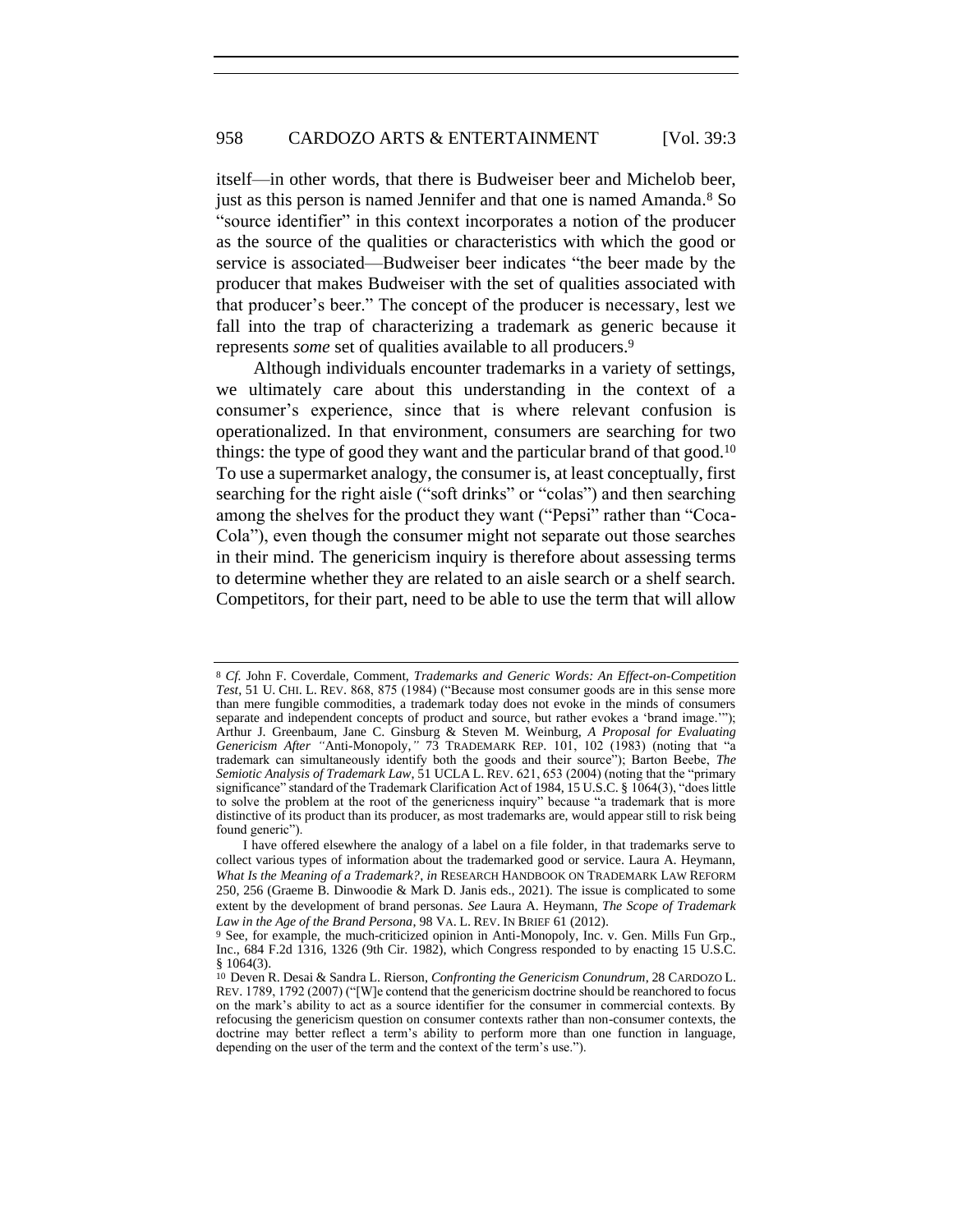them to be grouped with comparable goods in the aisle search and to use trademarks as one method of winning the competition in the shelf search.

Framing the inquiry in this way can help us to see that the question is ultimately about consumer *understanding* of terms, not consumer *use* of terms. As many commentators have discussed, $11$  consumers use trademarks in both source-identifying and non-source-identifying ways in typical discourse—they talk of "googling" information on the Internet or making a "xerox" of a document, even though, if asked, they will say that they recognize GOOGLE and XEROX as trademarks. Looking at how consumers talk about trademarks, whether through corpus analysis, surveys, dictionaries, or other sources, can be helpful, but it is equally important to consider how consumers understand those communications. By thinking of trademarks not simply as instances of producers speaking to consumers but also as elements of conversations among consumers, we might be able to determine whether a term is about finding the right aisle or about finding the right product on the shelf.

#### I. THE *BOOKING.COM* DECISION

The company Booking.com B.V. had filed four applications with the U.S. Patent and Trademark Office (USPTO) to register the mark BOOKING.COM for hotel reservation services and travel agency services (some plus a design).<sup>12</sup> Each application was ultimately refused by the examining attorney on the grounds that BOOKING.COM was generic for those services or, in the alternative, that the term was merely descriptive of those services and so unregistrable.<sup>13</sup> The Trademark Trial and Appeal Board (TTAB) affirmed the refusals, concluding that consumers would see BOOKING.COM as referring simply to "an online service for making bookings," rather than a particular source of such a service $14$  and that similar businesses that wanted to include "booking.com" in their names and domain names (for example, "hotelbooking.com") would be "meaningfully hampered in their ability to communicate the nature of their online booking services."<sup>15</sup>

<sup>11</sup> *See* discussion *infra* note [91.](#page-21-0)

<sup>12</sup> From 1996 to June 2006, the company offered its service under the mark BOOKINGS, but it changed its name to BOOKING.COM in June 2006. Declaration Under 37 C.F.R. § 2.20 of Acquired Distinctiveness Under Section 2(f), ¶ 2 (Nov. 7, 2012), Joint App. at 16, U.S. Pat. & Trademark Off. v. Booking.com B.V., 140 S. Ct. 2298 (2020) (No. 19-46).

<sup>13</sup> *In re* Booking.com B.V., No. 85485097, 2016 WL 1045674, at \*2 (T.T.A.B. Feb. 18, 2016). 14 *Id.* at \*11.

<sup>15</sup> *Id.* at \*13. The TTAB also affirmed the alternative ground for denial that the term was merely descriptive without acquired distinctiveness. *Id.* at \*18. The TTAB's review of the refusals of the other applications were issued in separate opinions but on the same grounds. *See In re* Booking.com B.V., Nos. 79122365, 79122366, 2016 WL 1045672 (T.T.A.B. Feb. 18, 2016); *In re* Booking.com B.V., No. 79114998, 2016 WL 1045671 (T.T.A.B. Feb. 18, 2016).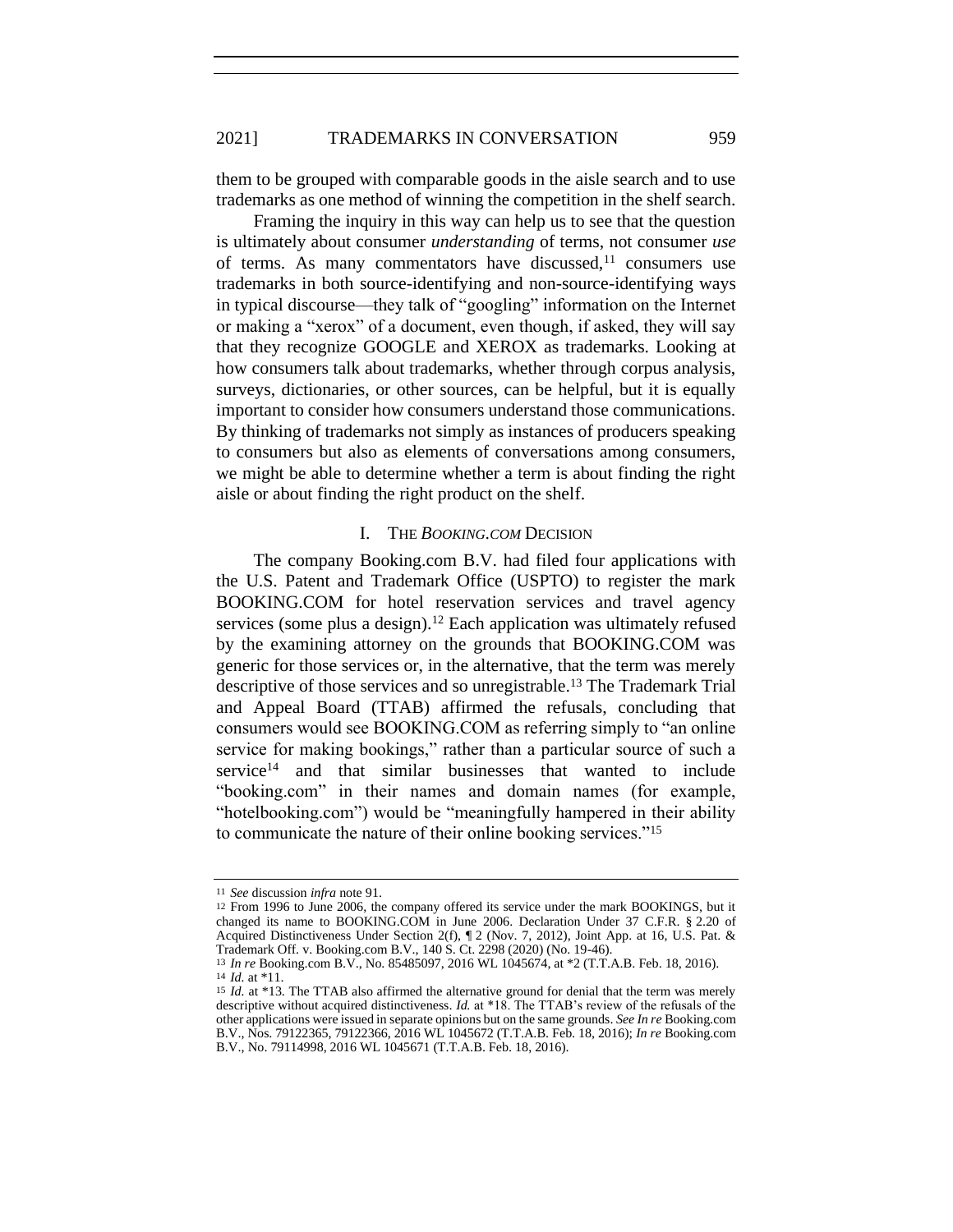Booking.com B.V. then filed suit pursuant to 15 U.S.C. § 1071(b) in the U.S. District Court for the Eastern District of Virginia, which serves as a means of appealing decisions from the TTAB but allows both sides to introduce new evidence into the record. On cross-motions for summary judgment, the court held that "the relevant consuming public primarily understands that BOOKING.COM does not refer to a genus, rather it is descriptive of services involving 'booking' available at that domain name."<sup>16</sup> As such, it went on to conclude that there was no evidence in the record that "consumers or producers use the term 'booking.com' to describe the genera of services at issue, that is, hotel and travel reservation services"; rather, "[w]hat evidence defendants have produced shows that the types of services offered by plaintiff are routinely referred to as 'booking website(s),' 'booking site(s),' etc."<sup>17</sup> The court also took note of a newly introduced *Teflon* survey<sup>18</sup> on behalf of the company, in which 74.8% of respondents identified BOOKING.COM as a brand name.<sup>19</sup>

The U.S. Court of Appeals for the Fourth Circuit affirmed in a 2–1 decision.<sup>20</sup> The court began by setting forth the framework for its analysis:

To determine whether a term is generic, we follow a three-step test: (1) identify the class of product or service to which use of the mark is relevant; (2) identify the relevant consuming public; and (3) determine whether the primary significance of the mark to the relevant public is as an indication of the nature of the class of the product or services to which the mark relates, which suggests that it is generic, or an indication of the source or brand, which suggests that it is not generic.<sup>21</sup>

<sup>16</sup> Booking.com B.V. v. Matal, 278 F. Supp. 3d. 891, 918 (2017), *amended by* No. 1:16-cv-00425, 2017 WL 4853755 (E.D. Va. Oct. 26, 2017), *aff'd sub nom.* Booking.com B.V. v. U.S. Pat. & Trademark Off., 915 F.3d 171 (4th Cir. 2019), *aff'd*, 140 S. Ct. 2298 (2020), *and judgment vacated*, 141 S. Ct. 187 (2020). The Eastern District of Virginia went on to conclude that the company had established secondary meaning as to hotel reservations services but not as to travel agency services. *Id.* at 923.

<sup>17</sup> *Id.* at 914. The case also involved a dispute over attorney's fees, which is not relevant to this Article.

<sup>18</sup> *See infra* text accompanying note[s 97–](#page-23-0)[102](#page-24-0) (discussing *Teflon* surveys).

<sup>19</sup> *Booking.com*, 278 F. Supp. 3d at 915. The survey expert had also included WASHINGMACHINE.COM in the list with the expectation that respondents would, by contrast, identify it as a generic term; 33% of respondents nevertheless identified it as a brand name. *Id.* at 916. *See infra* text accompanying note[s 103](#page-24-1)[–114](#page-26-0) (discussing the survey).

<sup>20</sup> Booking.com B.V. v. U.S. Pat. & Trademark Off., 915 F.3d 171, 175 (4th Cir. 2019), *aff'd*, 140 S. Ct. 2298 (2020), *and judgment vacated*, 141 S. Ct. 187 (2020). The USPTO conceded that if BOOKING.COM were deemed descriptive, it would not challenge the lower court's finding on secondary meaning. *Id.* at 179. The company did not challenge the district court's decision as to travel agency services. *Id.* at 177 n.2.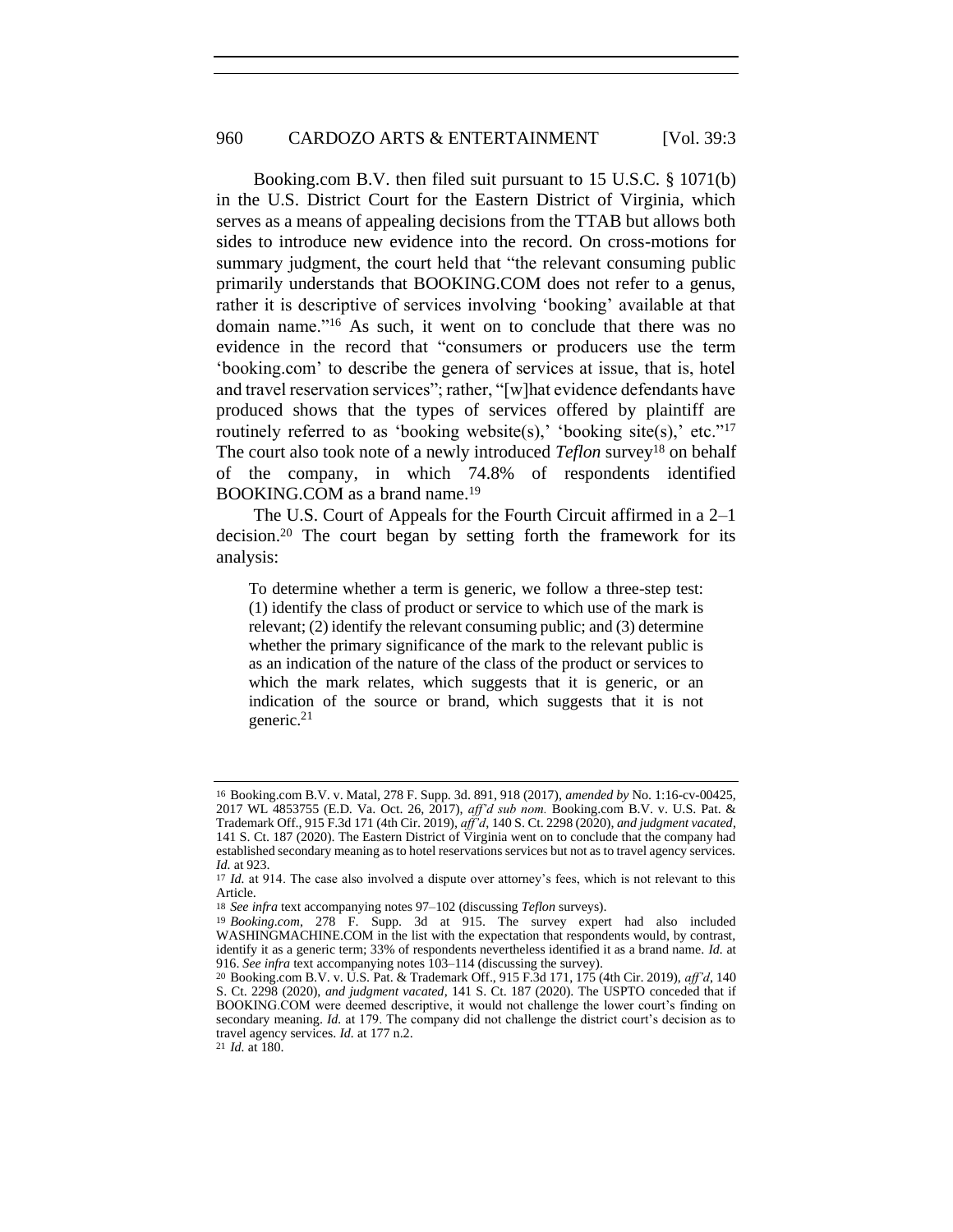#### 2021] TRADEMARKS IN CONVERSATION 961

It then noted that "the consumer surveys in this record suggest that the public primarily understands BOOKING.COM to indicate the company rather than the service."<sup>22</sup> It found unpersuasive any concerns about overenforcement, noting that, for example, a plaintiff still has to show a likelihood of confusion in order to prevail in an infringement suit.<sup>23</sup>

The U.S. Supreme Court, in an 8–1 opinion written by Justice Ginsburg, affirmed.<sup>24</sup> (Justice Sotomayor wrote a concurring opinion, and Justice Breyer dissented.) The Court began by noting the three "guiding principles" that were "common ground" in the case: that a generic term "names a 'class' of goods or services, rather than any particular feature or exemplification of the class"; that a compound term is analyzed as a whole; and that "the relevant meaning of a term is its meaning to consumers."<sup>25</sup> It then concluded that because "Booking.com," taken as a whole, does not signify to consumers "the class of online hotelreservation services"—in other words, based on the evidence below, which the USPTO left unchallenged on appeal, consumers do not refer to Travelocity as a "Booking.com"—the term was not generic for those services.<sup>26</sup> To the extent there were concerns about the broad scope of enforcement of such marks, the Court noted that doctrines such as descriptive fair use served to limit those rights and preserve space for others using the term in its descriptive sense.<sup>27</sup>

The USPTO had urged the Court to conclude that the particular compound form at issue—a generic term for the relevant goods or services plus ".com"—should not be recognized as a trademark regardless of consumer perception of the compound term on the grounds that such terms are generic as a matter of law pursuant to the Court's 1888 decision in *Goodyear's India Rubber Glove Manufacturing Co. v.* 

26 *Booking.com*, 140 S. Ct. at 2304–05.

<sup>22</sup> *Id.* at 183 (emphasis omitted).

<sup>23</sup> *Id.* at 186–87. Judge Wynn dissented from the majority opinion. *See id.* at 188 (Wynn, J., dissenting).

<sup>24</sup> U.S. Pat. & Trademark Off. v. Booking.com B.V., 140 S. Ct. 2298 (2020). I previously analyzed the Court's opinion at Laura A. Heymann, Response, United States Patent and Trademark Office v. Booking.com B.V.: *How Do We Know When Something Is a Name?*, GEO. WASH. L. REV. ON THE DOCKET (July 2, 2020), https://www.gwlr.org/booking-com-b-v-how-do-we-know-whensomething-is-a-name [https://perma.cc/ECD7-PD9B]. Perhaps not surprisingly, my discussion here mirrors that analysis.

<sup>25</sup> *Booking.com*, 140 S. Ct. at 2304; *see also id.* at 2304 n.3 (noting "the undisputed principle that consumer perception demarcates a term's meaning"); 15 U.S.C. § 1064(3) (2018) ("The primary significance of the registered mark to the relevant public rather than purchaser motivation shall be the test for determining whether the registered mark has become the generic name of goods or services on or in connection with which it has been used.").

<sup>27</sup> *Id.* at 2307–08 (citing, *inter alia*, 15 U.S.C. § 1115(b)(4)). Justice Breyer, in dissent, found competition concerns to be a compelling reason to deny protection to "[generic].com" marks. *Id.* at 2314–16 (Breyer, J., dissenting). For an argument that descriptive terms should not receive trademark protection, see Lisa P. Ramsey, *Descriptive Trademarks and the First Amendment*, 70 TENN. L. REV. 1095 (2003).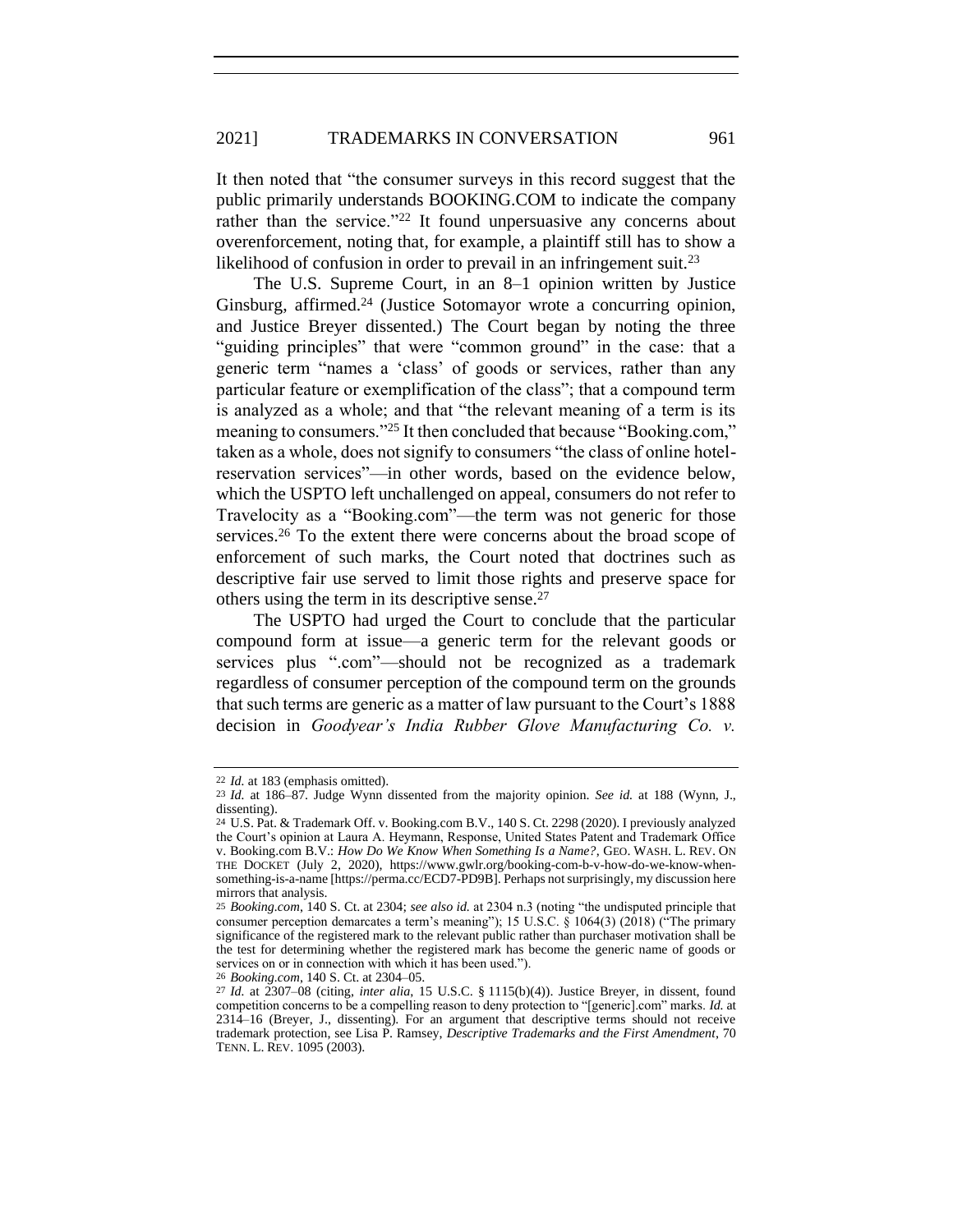*Goodyear Rubber Co.*<sup>28</sup> *Goodyear* involved a dispute between the Goodyear Rubber Company and Goodyear's India Rubber Glove Manufacturing Company, which had used various shortened versions of its name to sell its product, including "Goodyear Rubber Company."<sup>29</sup> At the time, as the Court noted, "Goodyear Rubber" was what we would call today a generic term, indicating rubber produced according to the oncepatented process developed by Charles Goodyear.<sup>30</sup> Hence, the Court held that the plaintiff could not prevent the defendant from using the term and gained no rights from the fact that its name was the "Goodyear Rubber Company" since "[t]he addition of the word 'Company' only indicates that parties have formed an association or partnership to deal in such goods, either to produce or sell them."<sup>31</sup> The USPTO in *Booking.com* thus argued that the name of a company that consisted of a compound of a generic term for a product or service plus ".com" could not be protected as a trademark because it, likewise, conveyed only that the product or service indicated by the generic term was available online.<sup>32</sup> The Court, in rejecting this argument, noted that such an "unyielding legal rule" was incompatible with the principle that "whether a term is generic depends on its meaning to consumers."<sup>33</sup> *Goodyear*, the Court noted, was simply an example of a compound term "yield[ing] no additional meaning to consumers capable of distinguishing the goods or services."34

<span id="page-8-0"></span>In the wake of the Court's decision, the USPTO issued an Examination Guide to provide updated guidance to examiners on "generic.com" applications.<sup>35</sup> That guidance conveyed, accurately, that there could no longer be any per se rule rejecting "generic.com" applications as generic but that each application must be reviewed on its

<sup>28</sup> Goodyear's India Rubber Glove Mfg. Co. v. Goodyear Rubber Co., 128 U.S. 598 (1888).

<sup>29</sup> *Id.* at 599–602.

<sup>30</sup> *Id.* at 602. The Goodyear Tire & Rubber Company now holds several registered trademarks consisting of or incorporating "Goodyear," including GOODYEAR, Registration No. 4,494,937, issued March 11, 2014, for tires.

<sup>31</sup> *Goodyear*, 128 U.S. at 602.

<sup>32</sup> *Booking.com*, 140 S. Ct. at 2305–06.

<sup>33</sup> *Id.* at 2306.

<sup>34</sup> *Id.* (emphasis omitted). Justice Breyer disagreed with this characterization of *Goodyear*. *See id.* at 2311 (Breyer, J., dissenting) ("[T]he *Goodyear* principle is sound as a matter of law and logic . . . . [W]here a compound term consists simply of a generic term plus a corporate designation, the whole is *necessarily* no greater than the sum of its parts.") (emphasis in original); *id.* at 2312 ("Like the corporate designations at issue in *Goodyear*, a top-level domain such as '.com' has no capacity to identify and distinguish the source of goods or services. It is merely a necessary component of any web address. When combined with the generic name of a class of goods or services, '.com' conveys only that the owner operates a website related to such items.") (citation omitted).

<sup>35</sup> U.S. PAT. & TRADEMARK OFF., USPTO-T-9, EXAMINATION GUIDE 3-20, GENERIC.COM TERMS AFTER *USPTO V. BOOKING.COM* (Oct. 2020).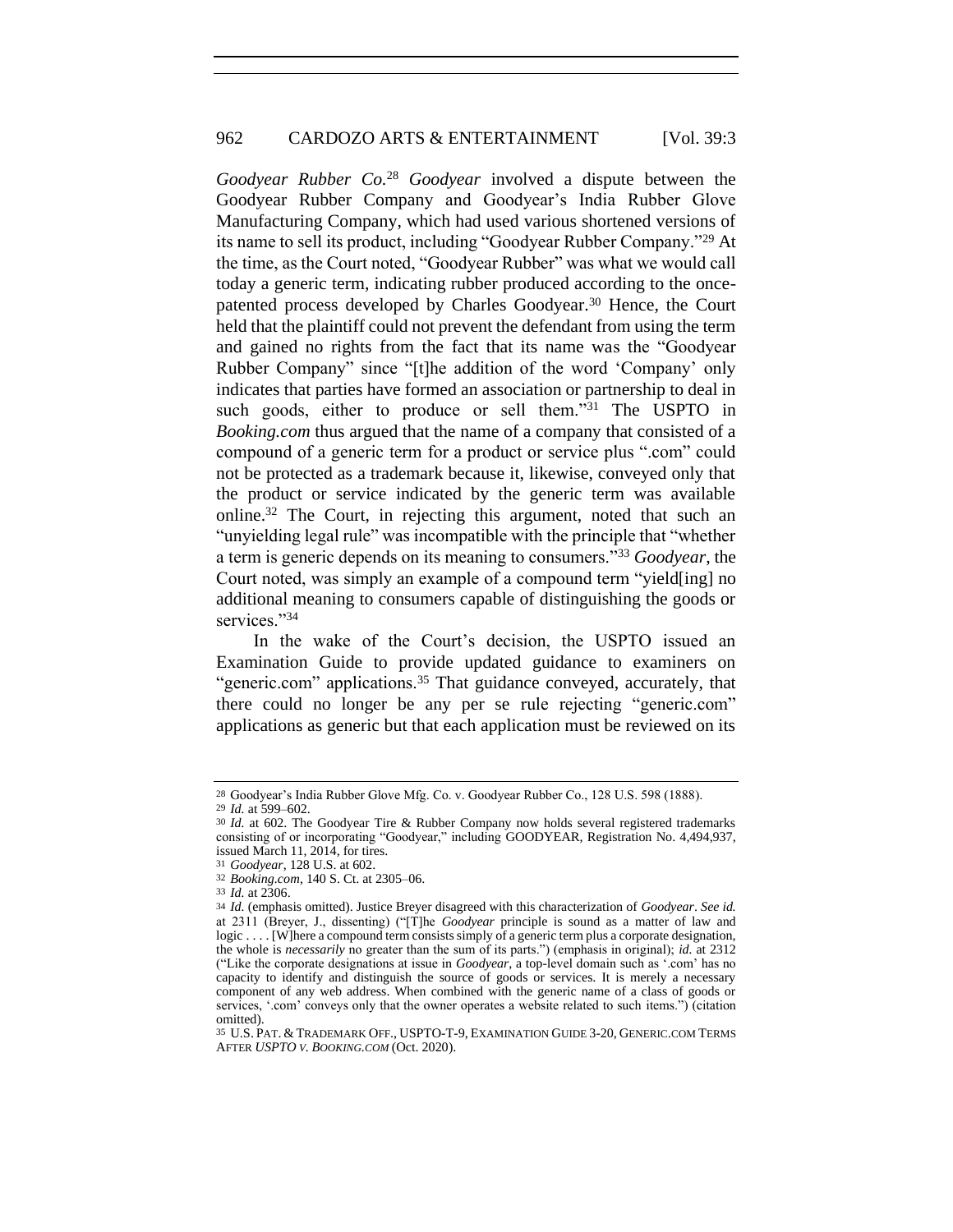#### 2021] TRADEMARKS IN CONVERSATION 963

own evidence.<sup>36</sup> Such evidence, the USPTO noted, could include trade usage, consumer surveys, dictionaries, and usage by consumers and competitors, "the same types of evidence examining attorneys traditionally consider when assessing genericness."<sup>37</sup> In particular, the USPTO noted, "evidence of the 'generic.com' term used by third parties as part of their domain names (e.g., '[adjective]generic.com') in connection with the same or similar goods and/or services" would be an example of evidence that would support a genericness finding.<sup>38</sup>

The Court's opinion, Justice Sotomayor's concurrence, and Justice Breyer's dissent all highlighted the need for careful attention to survey evidence in a genericism inquiry. The majority, citing an amicus brief by several trademark scholars, noted that "[s]urveys can be helpful evidence of consumer perception but require care in their design and interpretation."<sup>39</sup> Justice Sotomayor, emphasizing this point, further noted that "[f]laws in a specific survey design, or weaknesses inherent in consumer surveys generally, may limit the probative value of surveys in determining whether a particular mark is descriptive or generic in this context."<sup>40</sup> Justice Breyer, for his part, found survey evidence to have "limited probative value in this context" because survey results might well yield association with a term that is evidence of something other than trademark significance, which he believed to be true of the company's *Teflon* survey in the case.<sup>41</sup>

While Justice Breyer's concern might be warranted in some cases, the survey evidence submitted by the company in the *Booking.com* case, which the USPTO did not challenge on appeal, indicated that the respondents saw "Booking.com" as a trademark. This was likely the case because the company did not simply offer services at the URL www.booking.com<sup>42</sup> but also used and advertised "Booking.com" as the

<span id="page-9-0"></span><sup>36</sup> *Id.* at 2.

<sup>37</sup> *Id.* For an example of TTAB review post-*Booking.com*, see *In re* GJ & AM, LLC, 2021 U.S.P.Q.2d 617 (T.T.A.B. 2021), in which the TTAB reversed the examiner's refusal to register COOKINPELLETS.COM on the grounds that it was generic for the identified goods but affirmed the refusal to register the mark on the grounds that it was merely descriptive and had not acquired secondary meaning.

<sup>38</sup> U.S. PAT. & TRADEMARK OFF., *supra* not[e 35,](#page-8-0) at 3 (brackets in original). To be consistent with the Court's opinion, however, this guidance should be relevant only to the extent that consumers' awareness of such domain names causes them to consider "[generic term].com" as generic for a class of goods or services. The existence of the *domain name* www.hotelbooking.com, for example, does not necessarily mean that consumers will not see "Booking.com" as the *trademark* of an online travel-reservation company. *See* discussion *infra* note [42.](#page-9-0)

<sup>39</sup> *Booking.com*, 140 S. Ct. at 2307 n.6 (citing Brief for Trademark Scholars as Amici Curiae in Support of Neither Party at 18–20, *Booking.com*, 140 S. Ct. 2298).

<sup>40</sup> *Id.* at 2309 (Sotomayor, J., concurring). Justice Sotomayor further suggested that a genericism finding could have been appropriate based on the evidence, but that question was not before the Court. *Id.*

<sup>41</sup> *Id.* at 2313–14 (Breyer, J., dissenting).

<sup>42</sup> While correctly noting that consumer perception is key to the genericness inquiry, the Court did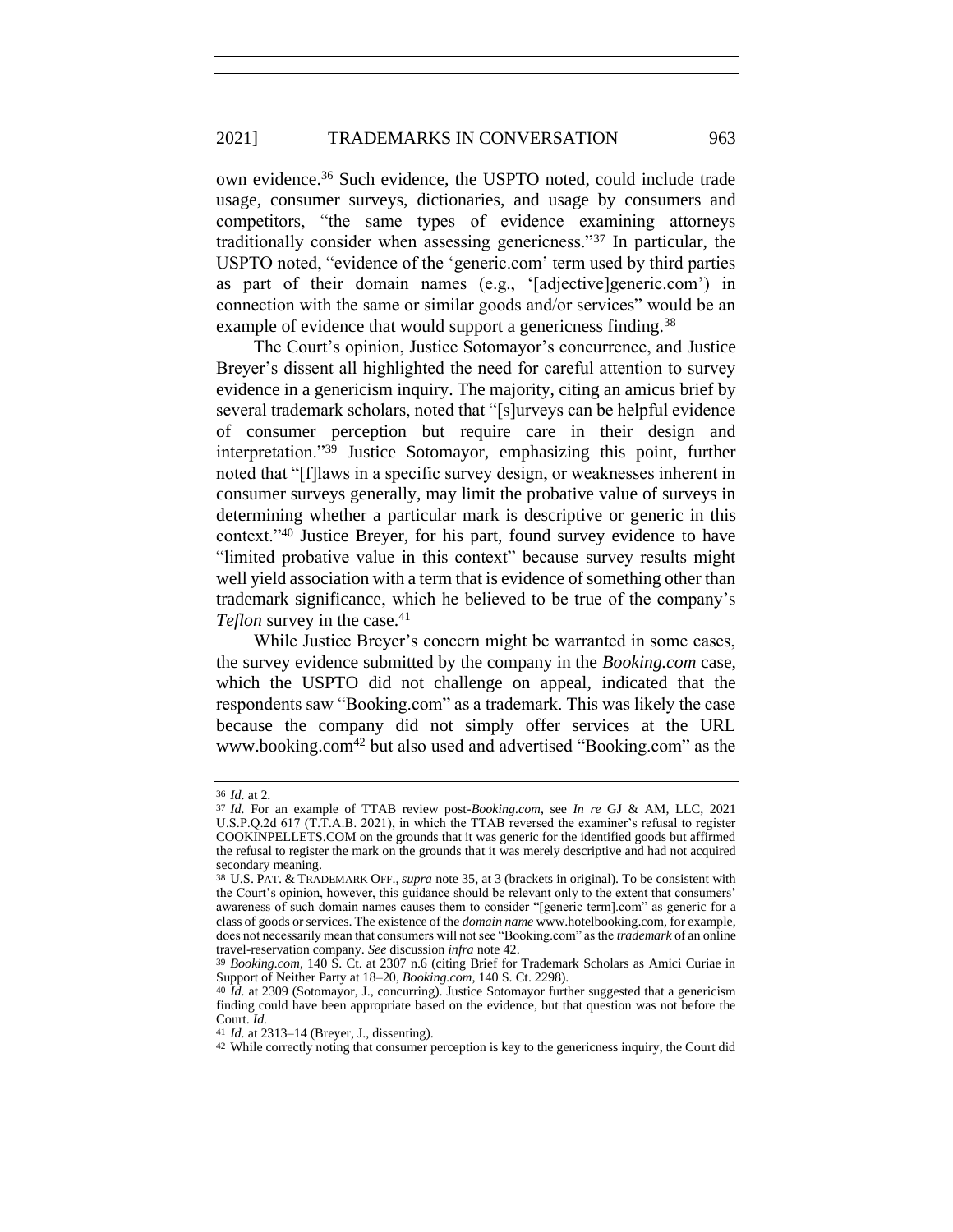name of the company, which is also how media outlets referred to the company in their reporting.<sup>43</sup> Justice Breyer concluded that this name "informs the consumer of the basic nature of its business and nothing more,"<sup>44</sup> but, in this respect, Booking.com is no different from the names of other well-known services with registered trademarks, such as The Weather Channel and The Container Store.<sup>45</sup>

More fundamentally, Justice Breyer's dissent viewed competitive need not simply as a justification for *why* generic terms are not protected but as a means of determining *whether* a term is generic—suggesting, in other words, that a term's status can be determined apart from consumer understanding. Thus, in critiquing the survey proffered by Booking.com, he wrote, "If someone were to start a company called 'Washingmachine.com,' it could likely secure a similar level of consumer identification by investing heavily in advertising. Would that somehow transform the nature of the term itself? Surely not."<sup>46</sup> But it is not clear

get off track in one respect. In rejecting the USPTO's argument that a "[generic].com" term could never be distinctive of source, the Court wrote that such a term "might also convey to consumers a source-identifying characteristic: an association with a particular website," since "only one entity can occupy a particular Internet domain name at a time." *Id.* at 2306 (majority opinion). But that confuses the nature of the registration at issue in the case. The company was seeking to register "Booking.com" not as a URL, which is the province of the domain name registry system, but as a trademark for its online travel reservation business, much like "Starbucks" serves as a trademark for a chain of coffee shops, while its URL is www.starbucks.com. The fact that a URL necessarily is associated with only one website does not make a trademark that is lexically equivalent to that URL source-distinctive any more than the fact that 123 Main Street indicates a single address means that the phrase "123 Main Street" necessarily serves as a trademark for any goods or services offered there. *See* 1 J. THOMAS MCCARTHY, MCCARTHY ON TRADEMARKS AND UNFAIR COMPETITION § 7:17.50, Westlaw (5th ed., database updated Mar. 2021) ("[A] domain name does not become a trademark or service mark unless it is also used to identify and distinguish the source of goods or services."). Although it would have been an extremely ill-advised business decision, Booking.com B.V. could have offered its services under the trademark BOOKING.COM but at a different URL altogether. Justice Breyer, in his dissent, also conflated the two. *See Booking.com*, 140 S. Ct. at 2312 (Breyer, J., dissenting) ("The meaning conveyed by 'Booking.com' is no more and no less than a website associated with its generic second-level domain, 'booking.'").

Relatedly, the fact that a company has ".com" in its name might mean that the term as a whole is descriptive of the goods or services it offers—here, that the company called Booking.com offers the ability to book travel reservations online. That conclusion, however, does not render the term unregistrable; as the courts below found, it means that the applicant must present evidence of acquired meaning in order to register the term.

<sup>43</sup> *See, e.g.*, Patrick Scott, *Have App, Will Travel Like a Local. Hopefully*, N.Y. TIMES (June 6, 2019), https://www.nytimes.com/2019/06/06/travel/have-app-will-travel-like-a-localhopefully.html [https://perma.cc/7CFE-UKXE] (quoting "Booking.com's vice president of global experiences").

<sup>44</sup> *Booking.com*, 140 S. Ct. at 2309 (Breyer, J., dissenting).

<sup>45</sup> THE WEATHER CHANNEL, Registration No. 1,696,588 (issued June 23, 1992, for "meteorological services," disclaiming only "weather"); THE CONTAINER STORE, Registration No. 1,164,143 (issued Aug. 4, 1981, for "retail store services in the area of household accessories, storage items, storage systems, and space organizers," disclaiming only "store"). *But see In re* The Consumer Protection Firm PLLC, Nos. 87445801, 87444846, 2021 WL 825503, at \*11 (T.T.A.B. Mar. 2, 2021) (finding that "The Consumer Protection Firm" refers to a category of "legal services concerning the laws related to consumer protection" and so is generic).

<sup>46</sup> *Booking.com*, 140 S. Ct. at 2314 (Breyer, J., dissenting).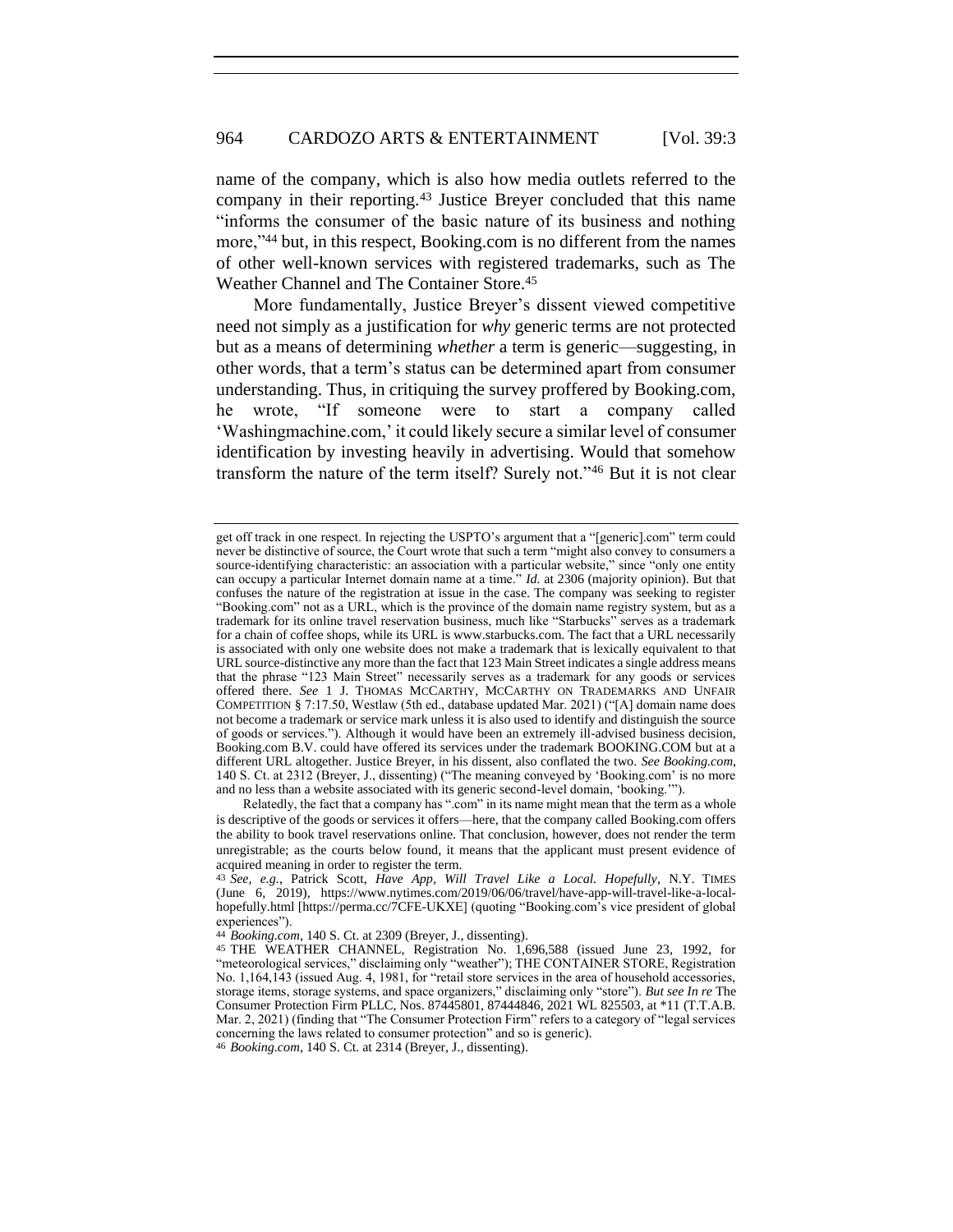why this would not, in fact, transform the nature of the term. Indeed, this is precisely what Booking.com B.V. did—it started a company with a name in the form of [generic].com, invested heavily in advertising the name of that company, and transformed the term from something that would otherwise have been perceived merely as the lexical equivalent of a domain name to something that the majority of the consumers surveyed recognized as the name of a particular company.<sup>47</sup>

*Booking.com* thus confirms that the inquiry as to whether a term is generic is, and has long been, based on consumer perception in context.<sup>48</sup> Evidence of that perception may be gleaned from a variety of sources, but there is no Platonic ideal of genericness that can be assessed through factors or qualities other than consumer understanding.<sup>49</sup> The question then becomes what the nature of this understanding is and how we determine it.

#### II. WHAT DOES GENERICISM MEAN?

The siren song of the term "source" feels almost inescapable this many years after the Lanham Act's enactment. Saying that a trademark must be distinctive or indicative of source is easy to do; determining what source distinctiveness means is considerably more difficult. Although Barton Beebe has thoughtfully clarified that "source distinctiveness" should be distinguished from "differential distinctiveness" (the extent to which a mark is different from other marks),<sup>50</sup> the definition of "source" distinctiveness" understandably cannot help but include the term "source": if consumers recognize it "as a designation of the source of the product to which it is affixed rather than as, say, a decoration on or description of that product."<sup>51</sup> Asking whether consumers understand a trademark to reflect "source" is a more challenging exercise this many years removed from a system where trademarks and producers had more of a one-to-one relationship.

Where a term is *not* distinctive of source, it might be because consumers consider it to be the common name for the good or service

<sup>47</sup> *See id.* ("The survey participants who identified 'Booking.com' as a brand likely did so because they had heard of it, through advertising or otherwise.").

<sup>48</sup> *Cf., e.g.*, Wolfe v. Goulard, 18 How. Pr. 64, 69 (N.Y. Sup. Ct. 1859) ("[N]o person can acquire a right to the exclusive use of words, applied as the name of an article sold by them, if in their ordinary acceptation they designate the same or a similar article.").

<sup>49</sup> 2 MCCARTHY, *supra* note [42,](#page-9-0) § 12:11 ("The danger of the approach of those courts that have discarded the 'buyer understanding' test is that it can lead to assuming that which is to be decided. To state that one seller cannot 'appropriate' a term which is the 'generic name' of something as a trademark for that thing is to assume that that term is in fact a 'generic name' of that thing. But in many cases, the very dispute is whether that term is a generic name of that thing.").

<sup>50</sup> Beebe, *supra* not[e 2,](#page-2-0) at 2028–31.

<sup>51</sup> *Id.* at 2028–29.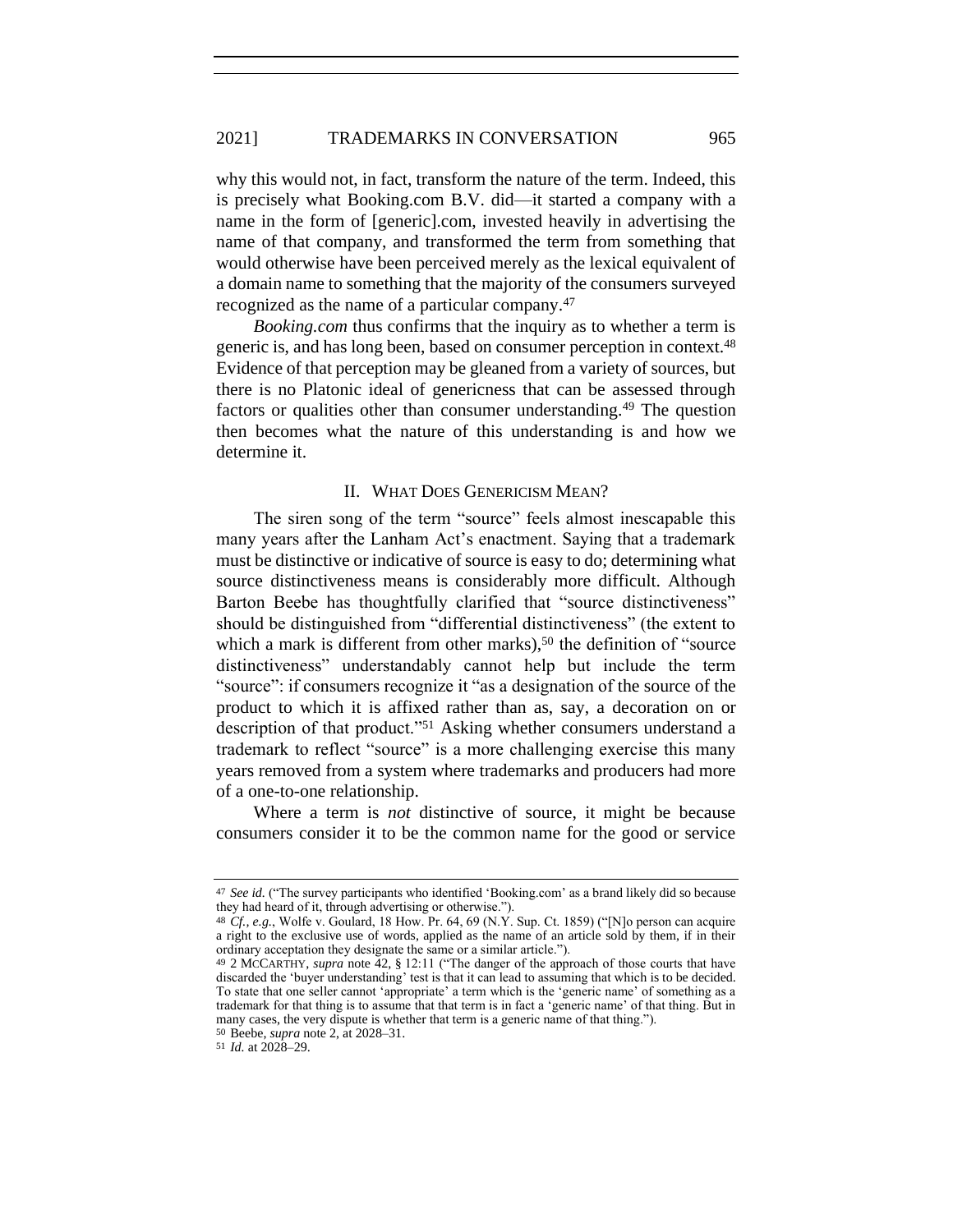(airlines) or because consumers initially consider it to be a description of the qualities or characteristics of the good or service ("American airlines," as distinguished from "French airlines"). Consumer understanding as to each can change over time, such that a term once considered to be a trademark might come to be understood as the common name for the good or service (such as "escalator") *in spite of* advertising,<sup>52</sup> while a term once considered to be a mere description of the good or service might come to be understood as a trademark *because of* advertising (such as AMERICAN AIRLINES).<sup>53</sup>

<span id="page-12-0"></span>As Judge Hand asked in *Bayer Co. v. United Drug Co.*, the "single question" in such cases "is merely one of fact: What do the buyers understand by the word for whose use the parties are contending?"<sup>54</sup> The Lanham Act tells us that this answer depends on the "primary significance" of the mark<sup>55</sup> "to the relevant public,"<sup>56</sup> and courts attempting to conceptualize this understanding often resort to the scientific language of genus and species—that the generic term is the genus of which the trademarked good is the species.<sup>57</sup> Ultimately,

<sup>52</sup> *See* Haughton Elevator Co. v. Seeberger, 85 U.S.P.Q. (BL) 80 (Dec. Comm'r Pat. 1950). The reverse—a term understood to be the common name for a good or service comes to be known as a source indicator—happens very rarely. One often mentioned example is "Singer" for sewing machines. The term "Singer" once referred to a machine produced according to the technique in Singer's expired patent but has now come to indicate the Singer company. *See* Singer Mfg. Co. v. June Mfg. Co., 163 U.S. 169 (1896); Singer Mfg. Co. v. Redlich, 109 F. Supp. 623 (S.D. Cal. 1952). *See generally* Jake Linford, *A Linguistic Justification for Protecting "Generic" Trademarks*, 17 YALE J.L. & TECH. 110 (2015) (describing the ways in which words change meaning over time). 53 *See* AMERICAN AIRLINES, Registration No. 4,939,082 (issued Apr. 19, 2016, for, *inter alia*,

air transport of passengers). A Notation to File, dated September 16, 2015, indicates that the registration was issued pursuant to 15 U.S.C. § 1052(f).

<sup>54</sup> Bayer Co. v. United Drug Co., 272 F. 505, 509 (S.D.N.Y. 1921).

<sup>55</sup> 15 U.S.C. § 1064(3) ("The primary significance of the registered mark to the relevant public rather than purchaser motivation shall be the test for determining whether the registered mark has become the generic name of goods or services on or in connection with which it has been used."); *see also* Kellogg Co. v. Nat'l Biscuit Co., 305 U.S. 111, 118 (1938) ("[T]o establish a trade name in the term 'shredded wheat' the plaintiff must show more than a subordinate meaning which applies to it. It must show that the primary significance of the term in the minds of the consuming public is not the product but the producer."). Section 1064 pertains to the cancellation of registrations but is now widely understood to also apply to the granting of registrations.

<sup>56</sup> 15 U.S.C. § 1064(3); *see also Bayer*, 272 F. at 510 (determining that "Aspirin" was understood as a trademark by manufacturing chemists, and retail druggists but as a generic term by the general public). Of course, there can be more than one generic term for a good, such as "car," "automobile," and "motor vehicle."

<sup>57</sup> Early cases include *Singer*, 163 U.S. at 179 (noting that the argument that "Singer" could not be generic for sewing machines because many different types of machines existed "fail[s] to distinguish between genus and species"); Buffalo Specialty Co. v. Van Cleef, 227 F. 391, 394 (7th Cir. 1915) (in trademark dispute over the term "Neverleak" for a tire fluid, noting that "'[t]ire fluid' was the name of the genus, and 'Neverleak' was the name of appellant's species" and so served as a trademark); *Bayer*, 272 F. at 513 ("The validity of a trade-mark does not, indeed, rigidly depend upon its meaning only the differential between a genus, defined by the kind of goods, and a species, defined by that kind when emanating from the owner."). On the usefulness of this terminology, see Greenbaum et al. *supra* note [8,](#page-4-0) at 110 ("Imposition of this Linnean classification system does nothing to advance analysis of the central question . . . . In fact, the genus-species test's application of irrelevant biological rubrics tends to substitute for analysis.").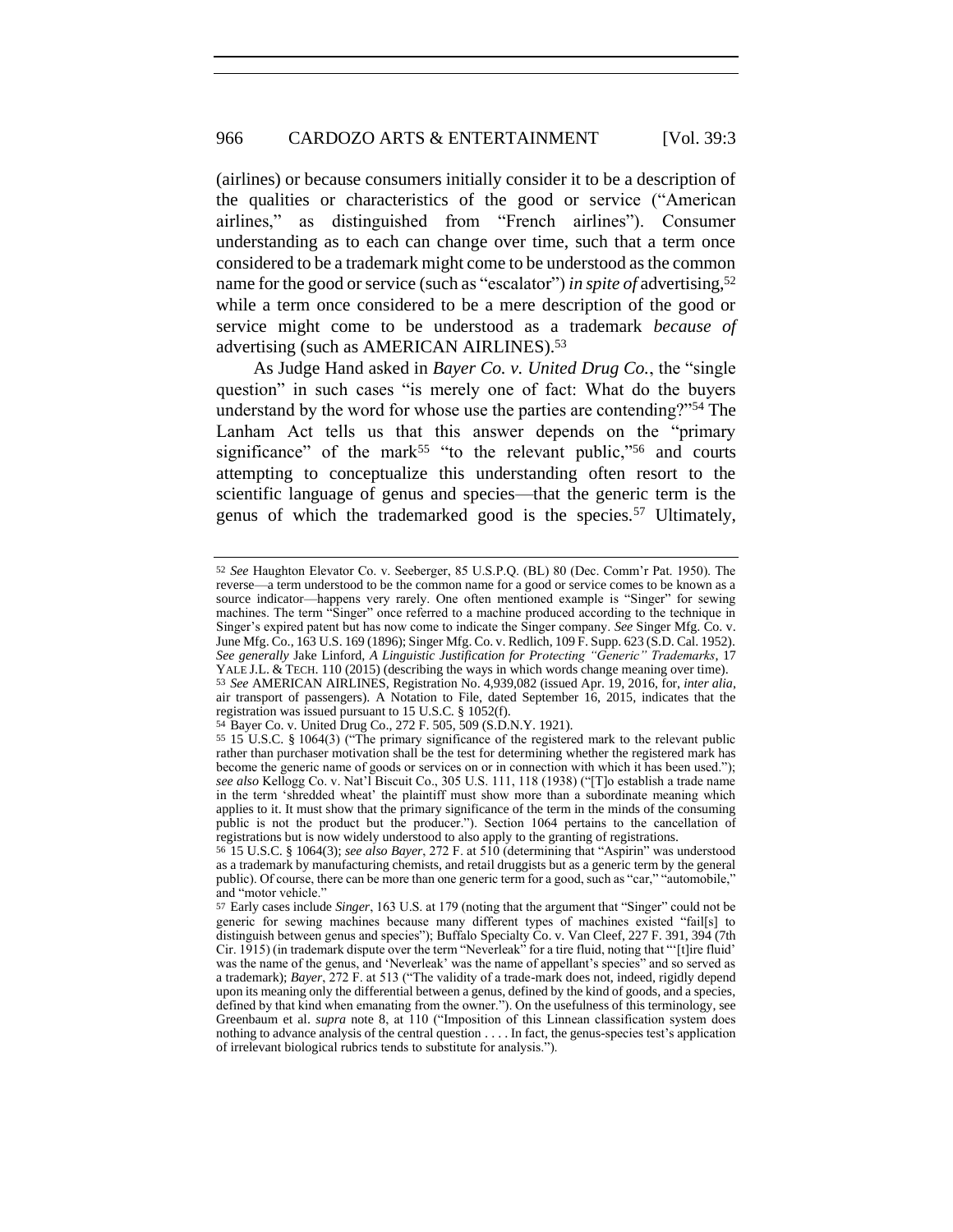however, consumers not trained in the law might say that whether a term is generic or can serve as a trademark depends not on any conceptual vocabulary but rather on whether the term is perceived as akin to a proper name or as the common name for a good or service.

Many might have an intuitive sense of this distinction with respect to personal names. We know, for example, that "Fido" is a proper name and "dog" is a common name.<sup>58</sup> In such circumstances, as D. Geoffrey Hall has written with respect to children's ability to distinguish between the two, both semantic and syntactic cues help us to decide whether a word is a proper noun or a common noun. As Hall writes,

<span id="page-13-0"></span>The first of these cues is *semantic*: properties of certain kinds of objects make them good candidates for receiving proper nouns. The individuality of the members of many kinds of animate objects, like people and pets, is important, but the individuality of members of other kinds, such as pencils or socks, is not. A second cue is *syntactic*: certain linguistic markers make some words better candidates for being proper nouns. In English, proper nouns typically are not preceded by determiners (e.g., we say "Garfield"), whereas count nouns may be preceded by determiners (e.g., we say "a cat" or "the pet").<sup>59</sup>

Thus, while the same lexical unit might serve both as a common noun and as a proper noun (for example, the concept of "faith" and the personal name "Faith"), the cues that Hall describes typically allow us to determine which one is meant in a particular context.

Trademarks complicate this framework, however, in multiple ways. First, because trademarks are the names of products and services in a commercial space rather than a personal space, goods that would not take proper names in a nontrademark world take the equivalent of proper names in a trademark world. We might not expect our socks to bear a proper name as a semantic matter (in other words, unless we are particularly fond of them, we do not typically call our socks Fluffy or Fido), but our socks might very well bear the name Bombas or Nike in the marketplace.<sup>60</sup>

<sup>58</sup> Several studies have examined the ways in which children come to distinguish between proper names and common names. *See, e.g.*, Susan A. Gelman & Marjorie Taylor, *How Two-Year-Old Children Interpret Proper and Common Names for Unfamiliar Objects*, 55 CHILD DEV. 1535, 1539 (1984) (reporting results of study in which the experimenters assigned nonsense names and words to toys ("Zav" versus "a zav") and asked children to categorize them); *see also, e.g.*, Nancy Katz, Erica Baker & John Macnamara, *What's in a Name?: A Study of How Children Learn Common and Proper Names*, 45 CHILD DEV. 469 (1974); D. Geoffrey Hall, *Acquiring Proper Nouns for Familiar and Unfamiliar Animate Objects: Two-Year-Olds' Word-Learning Biases*, 62 CHILD DEV. 1142 (1991).

<sup>59</sup> Hall, *supra* not[e 58,](#page-13-0) at 1142.

<sup>60</sup> Hence, we see the other common way of describing a trademark as answering the question "Who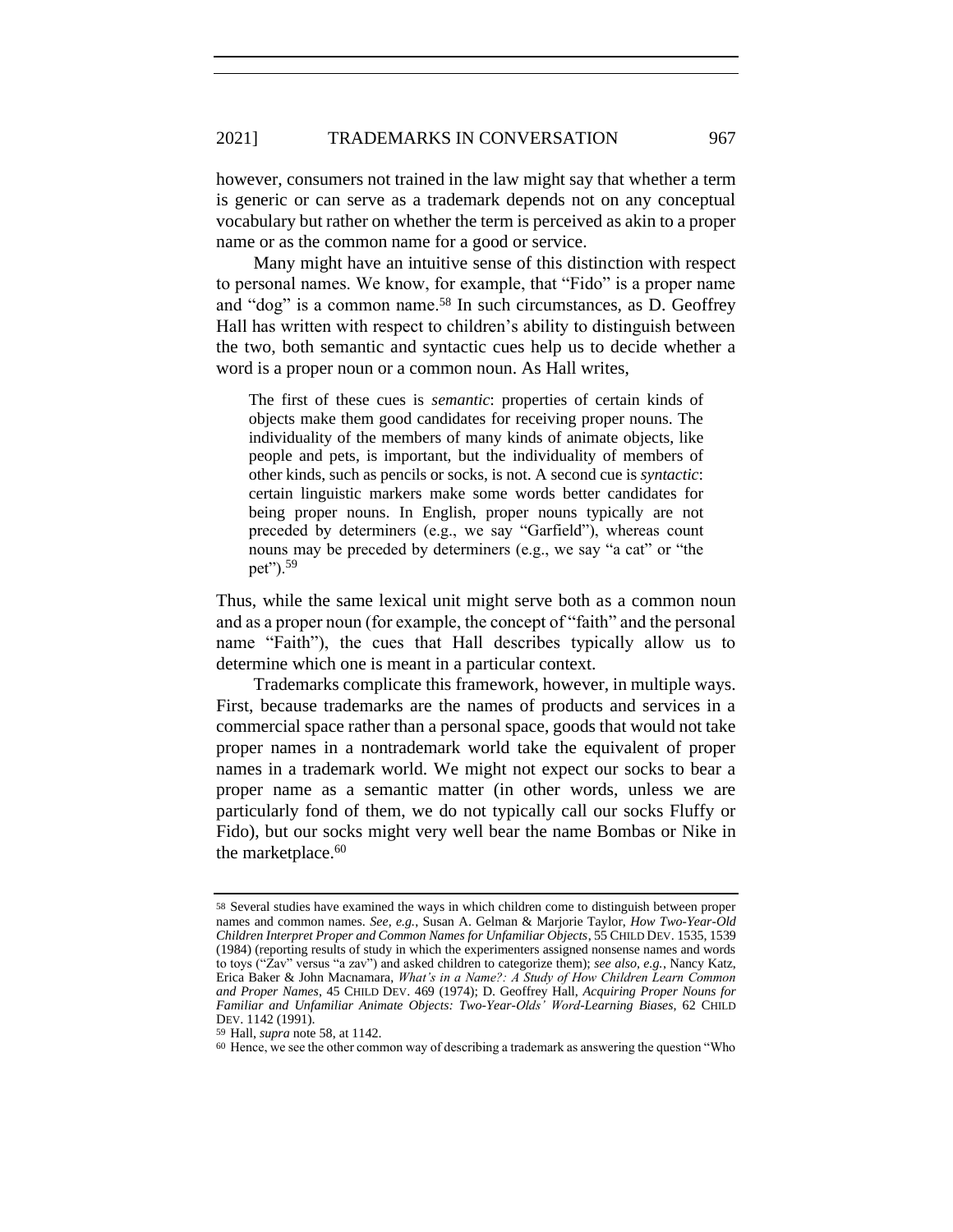Second, because of the way we talk about trademarked goods, syntactic clues are also not as helpful. We might not typically use determiners before a proper name (we say "Fido," not "a Fido" or "the Fido"), but it is not uncommon to use trademarks with determiners, despite the canard that trademarks are adjectives that modify a common noun. Thus, we might not often spell out, "I plan to buy a Ford automobile" or "I'd like to order a Budweiser beer," but we might well say, "I plan to buy a Ford" or "I'd like to order a Budweiser."

Third, and relatedly, because trademarks are indicative of the source of a product and not the individual product purchased by a consumer, trademarks used in this way appear to refer solely to the product itself but in reality refer additionally to the producer of that product. In other words, the assertion "I plan to buy a Ford" means "I plan to buy a car made by the company that manufactures Fords with the set of qualities associated with a Ford that are not associated with other brands of cars," and the assertion "I'd like to order a Budweiser" means "I'd like to order a beer made by the producer that makes Budweiser with the set of qualities associated with a Budweiser that are not associated with other brands of beer."<sup>61</sup>

<span id="page-14-0"></span>Thus, when a trademark is used by a speaker to represent a class of goods (such as "kleenex" for facial tissues generally), the question is whether that usage will be understood as referencing a set of class descriptions (a paper product used to blow one's nose) or also a set of distinctive qualities (the thickness or softness associated with the Kleenex brand). When only the first becomes the understood usage, we can say that the term has become generic; when the word, in some usages, still references quality indicators, it has retained trademark significance in such contexts.<sup>62</sup> As Dan Sperber and Deirdre Wilson describe it, these are "cases of category extension," meaning "extending a word with a relatively precise sense to a range of items that clearly fall outside its linguistically-specified denotation but that share some contextually

are you?" rather than "What are you?" *See* 1 MCCARTHY, *supra* not[e 42,](#page-9-0) § 3:9.

<sup>61</sup> Ronald R. Butters & Jennifer Westerhaus, *Linguistic Change in Words One Owns: How Trademarks Become "Generic*,*" in* STUDIES IN THE HISTORY OF THE ENGLISH LANGUAGE II: UNFOLDING CONVERSATIONS 111, 112 (Anne Curzan & Kimberly Emmons eds., 2004) ("A trademark thus is really a kind of proper noun, but one that still refers to a class of things (e.g., Mercedes automobiles) rather than to a unique entity (e.g., Mercedes Norton, the first author's third-grade music teacher) or place (e.g., Mercedes, Texas).").

<sup>62</sup> My thinking here has been influenced by a discussion by Karen Sullivan and Eve Sweetser, although I depart from the authors' suggestion that the use of "kleenex" for tissues not made by Kimberly-Clark is imputing "Kleenex-level Tissue Qualities" to the other product. Karen Sullivan & Eve Sweetser, *Is "Generic Is Specific" a Metaphor?*, *in* MEANING, FORM, AND BODY 309, 317– 18 (Fey Parrill, Vera Tobin & Mark Turner eds., 2010).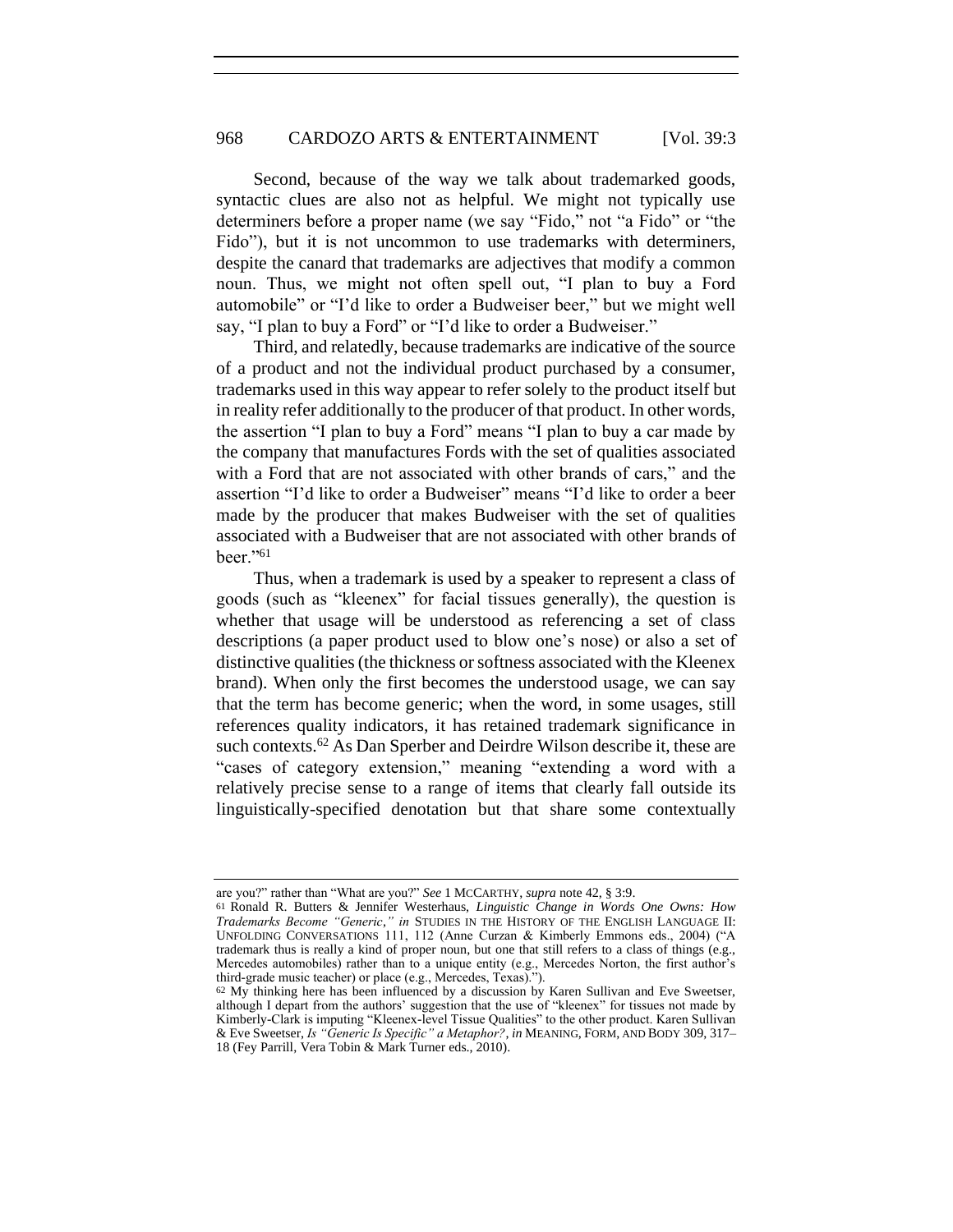relevant properties with items inside the denotation."<sup>63</sup> The goal is to determine when the specified denotation no longer pertains.

In some ways, genericism can be considered akin to the doctrine of functionality for product features. Both concepts embody the idea that competitors need access to certain aspects associated with a good in order to compete effectively in the market—either a term that represents the common name for the product or service one is selling or a product feature that is desired by consumers for non-source-identifying reasons (assuming that feature is not protected by a patent). But there is only so much that can be gained by referring to genericism as the equivalent of functionality. De jure functionality, as a matter of trademark law, is a doctrine that denies trademark protection for a feature *despite* the feature's serving as a source indicator; it is a doctrine justified by the policy that a competitor is free to copy a functional product feature if it is not protected by a patent.

Under that doctrine, an entity cannot assert trademark rights in a product feature that is deemed to be functional even if the entity can show that the feature is distinctive of source. To take the example from *TrafFix Devices, Inc. v. Marketing Displays, Inc.*, the Supreme Court's signal case on utilitarian functionality, the dual-spring sign stand design at issue in the case could not be claimed as protectable trade dress despite the fact that years of patent exclusivity had arguably led consumers to understand the design as indicating Marketing Displays, Inc. (MDI) as the source of the stands.<sup>64</sup> Since the patent had expired, TrafFix was entitled as a matter of patent law to copy the design and compete in the market for such sign stands, and the Court held that this interest outweighed any interests in prohibiting use of the feature as a matter of trademark law.<sup>65</sup> In other words, the Court did not hold that the dual-spring design was not distinctive of source; it held that MDI had no trademark rights in the design *despite* the possibility of its being distinctive of source.<sup>66</sup> By contrast, a finding that a term is generic is not a conclusion that a term should be available to competitors despite its serving as a source indicator; a finding that a term is generic is a determination that a term does not serve as a source indicator. Thus, while a generic term could be said to be de facto functional, in that the use of a generic term serves the important function of allowing efficient conversation about goods and

<span id="page-15-0"></span>

<sup>63</sup> Dan Sperber & Deirdre Wilson, *A Deflationary Account of Metaphors*, *in* THE CAMBRIDGE HANDBOOK OF METAPHOR AND THOUGHT 84, 91 (Raymond W. Gibbs, Jr. ed., 2008). 64 TrafFix Devices, Inc. v. Mktg. Displays, Inc., 532 U.S. 23 (2001).

<sup>65</sup> *Id.* at 29 (discussing the "well-established rule that trade dress protection may not be claimed for product features that are functional").

<sup>66</sup> *Id.* at 35 ("MDI cannot gain the exclusive right to produce sign stands using the dual-spring design by asserting that consumers associate it with the look of the invention itself.").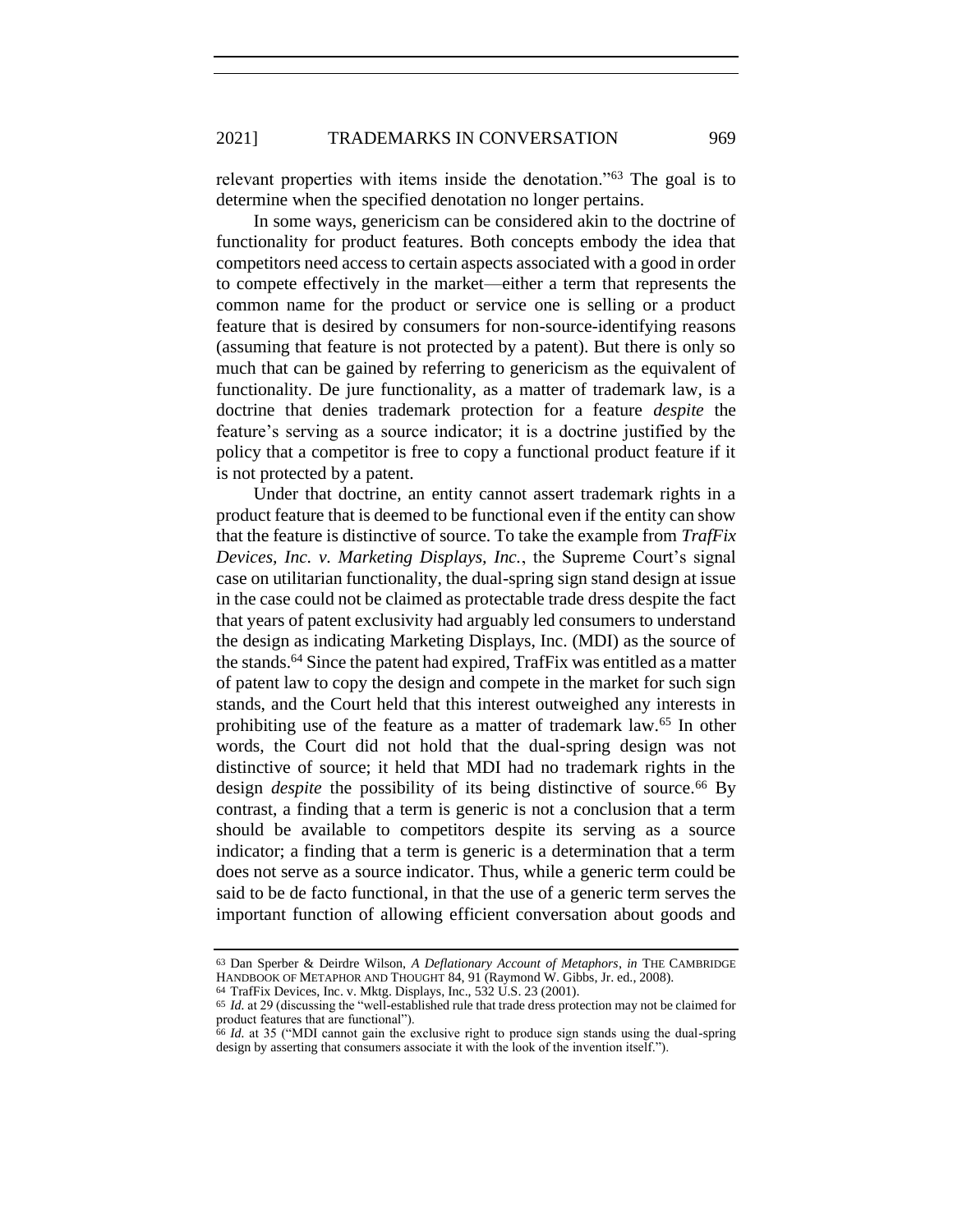services, little is gained by introducing a concept of de jure functionality into the mix.

Likewise, if, as Justice Breyer suggested in his dissent in *Booking.com*, we should exclude certain terms from protection despite their serving as a source identifier because we are concerned about the scope of trademark rights<sup>67</sup>—that an entity that can secure rights in "booking.com" will seek to extend those rights to enjoin the use of "hotelbooking.com" and so forth—we should be clear that the principle motivating that argument is not that the term at issue is generic. Rather, the principle is that there is a competing policy that should deny trademark protection to the term despite its serving as a source indicator, just as *TrafFix* denied protection to the dual-spring design in question regardless of any evidence that consumers perceived the trade dress of the feature as a source indicator. And, similar to *TrafFix*, because such a principle would operate outside of the genericism inquiry, it would need not only its own doctrinal name but also a test to determine when such limitations should apply.<sup>68</sup>

Alternatively, courts could, in particular cases, determine remedies that would achieve limitations on scope without altering the genericism inquiry. One example comes from *Genesee Brewing Co. v. Stroh Brewing Co.*, in which the court enacted something akin to defense-side genericism by holding that the phrase "Honey Brown" was generic as applied to defendant's ales while leaving open the possibility that the phrase could continue to serve as a trademark for plaintiff's lager.<sup>69</sup> The nominative/descriptive fair use hybrid that characterizes the space given to comparative advertising ("compare to") or private label or store brand trade dress<sup>70</sup> might be another source of inspiration.

<sup>67</sup> *See generally* Mark A. Lemley & Mark P. McKenna, *Scope*, 57 WM. & MARY L. REV. 2197 (2016).

<sup>68</sup> *See, e.g.*, Vincent N. Palladino, *Genericism Rationalized: Another View*, 90 TRADEMARK REP. 469 (2000) (proposing a multifactor test for genericism based on competitive need).

<sup>69</sup> Genesee Brewing Co. v. Stroh Brewing Co., 124 F.3d 137 (2d Cir. 1997). In my view, the court in *Louboutin v. Yves Saint Laurent* created a form of defense-side aesthetic functionality by amending Louboutin's registration for a red outsole so that it covered only a red outsole contrasting with the remainder of the shoe. *Christian Louboutin, S.A. v. Yves Saint Laurent Am*. *Holding, Inc*., 696 F.3d 206, 225 (2d Cir. 2012) ("Although . . . we determine that the Mark as it currently stands is ineligible for protection *insofar as it would preclude competitors' use of red outsoles in all situations*, including the monochromatic use now before us, we conclude that the Mark has acquired secondary meaning—and thus the requisite 'distinctness' to merit protection—when used as a red outsole contrasting with the remainder of the shoe.") (emphasis added).

<sup>70</sup> *Cf.* Cairns v. Franklin Mint Co., 292 F.3d 1139, 1151 (9th Cir. 2002) ("The nominative fair use analysis is appropriate where a defendant has used the plaintiff's mark to describe the plaintiff's product, even if the defendant's ultimate goal is to describe his own product. Conversely, the classic fair use analysis is appropriate where a defendant has used the plaintiff's mark only to describe his own product, and not at all to describe the plaintiff's product.") (footnote and emphases omitted).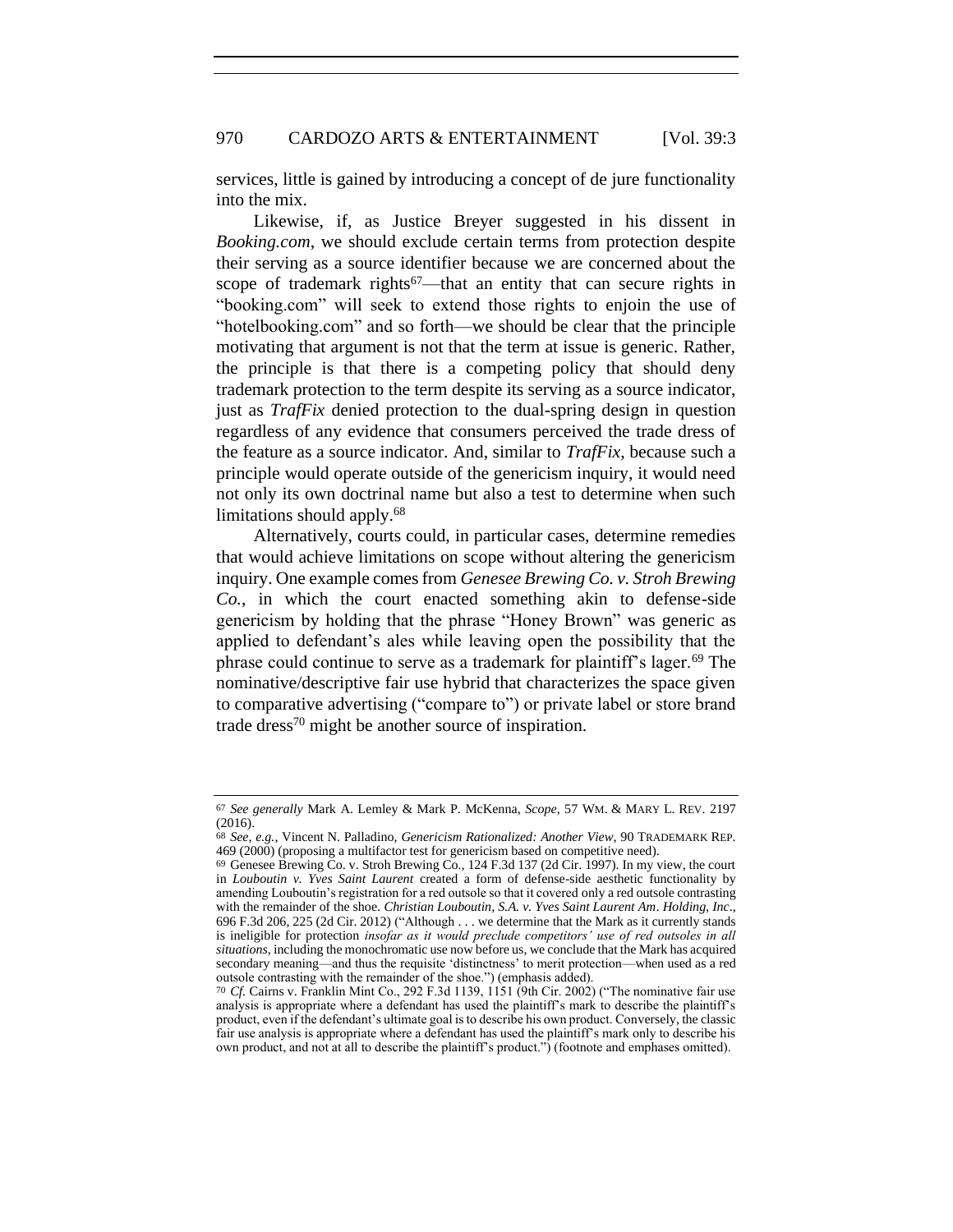The focus on consumer understanding might also seem to some to run up against what is perceived as a doctrinal rule that a generic term can never gain trademark status, no matter the efforts of an entity to make it so. This rule was articulated perhaps most famously in *Abercrombie & Fitch Co. v. Hunting World, Inc.*, <sup>71</sup> the source of the ubiquitous "spectrum of distinctiveness." In describing the nature of generic terms, the Second Circuit noted that because the Lanham Act provides for cancellation of registered marks if they have become generic,

even proof of secondary meaning, by virtue of which some "merely descriptive" marks may be registered, cannot transform a generic term into a subject for trademark . . . . [N]o matter how much money and effort the user of a generic term has poured into promoting the sale of its merchandise and what success it has achieved in securing public identification, it cannot deprive competing manufacturers of the product of the right to call an article by its name.<sup>72</sup>

But the cases the court cites for this proposition are examples of what has been called "de facto secondary meaning"—an association between a manufacturer and a term that results from exclusivity or market share but that is not an association reflecting source distinctiveness.<sup>73</sup> For example, if a product is new and so is available only from one company, consumers might associate the common name of the product with that company. If a group of consumers were asked with which company they associated the term "self-driving car," many of them might (at the time of this writing) say "Tesla." But that is not "secondary" meaning, since "self-driving car" continues to be the common name of the product for such consumers; rather, it is simply a reflection—bound up with the vague term

<sup>71</sup> Abercrombie & Fitch Co. v. Hunting World, Inc., 537 F.2d 4 (2d Cir. 1976).

<sup>72</sup> *Id.* at 9. At the time, section 14 of the Lanham Act provided for cancellation of a registration if the mark had become "the common descriptive name of an article or substance." *Id.* The statutory language now provides for cancellation if, *inter alia*, the mark "becomes the generic name for the goods or services, or a portion thereof, for which it is registered." 15 U.S.C. § 1064(3) (2018). 73 *See, e.g.*, J. Kohnstam Ltd. v. Louis Marx & Co., 280 F.2d 437, 440 (C.C.P.A. 1960) (affirming refusal to register "matchbox" for toy vehicles when term for packaging was in the dictionary and had been in use for toys prior to applicant's use of it; even if applicant was the sole user of the term for toys for a period thereafter, and so "the public might [have] come to associate that source with the name by which the merchandise is called," the term remained generic "no matter how much money or effort [the producer] pours into promoting the sale of the merchandise"); *In re* Preformed Line Prods. Co., 323 F.2d 1007, 1008 (C.C.P.A. 1963) (affirming refusal to register "Preformed" for accessories for electrical cables and similar goods given applicant's own descriptive use of the term; the fact that competitors used different terms to describe products shaped in advance of use and evidence of applicant's advertising and sale volume did not change the nature of the term); Weiss Noodle Co. v. Golden Caracknel & Specialty Co., 290 F.2d 845, 847–48 (C.C.P.A. 1961) (discussing cases "in which various marks had in fact come to indicate origin or had acquired what we may call 'de facto secondary meanings,' due to temporary use by no one other than the applicant, for example, yet which cannot be registered" and noting that although companies that invest in advertising might "succeed in the creation of de facto secondary meaning, due to lack of competition or other happenstance, the law respecting registration will not give it any effect").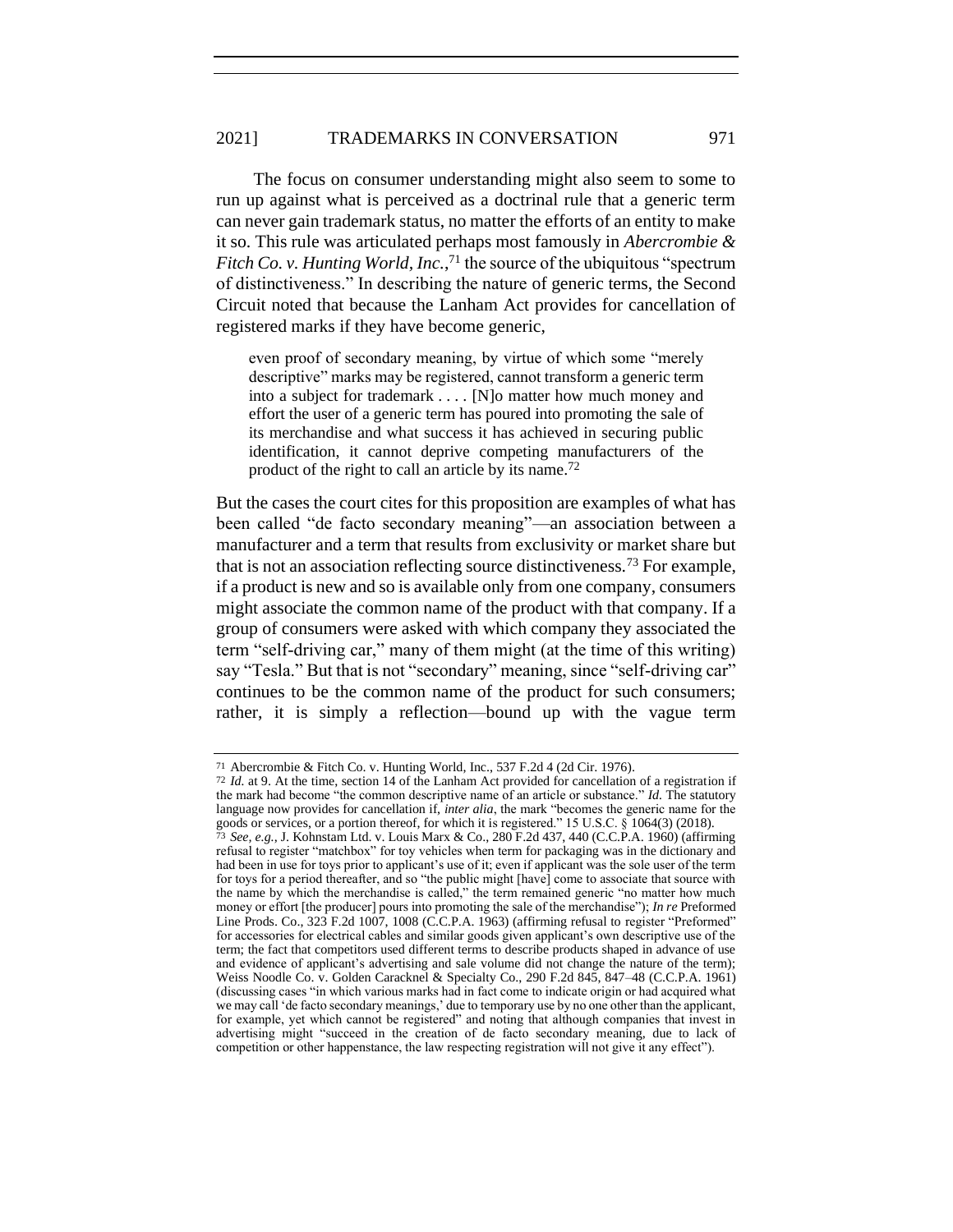"association"<sup>74</sup>—of the market share (and so top-of-mind status) Tesla currently holds. The concept can be further confused by surveys that present a product term to respondents and ask whether "one company makes this or more than one company makes this," since in cases in which one manufacturer holds a strong market share, the answer might be "one."<sup>75</sup>

The first use of the term "de facto secondary meaning" in a reported case appears to be in *In re Deister Concentrator Co.*, in which the court concluded that the USPTO appropriately refused registration for a rhomboidal shape for ore concentrating and coal cleaning tables.<sup>76</sup> Noting that the evidence in the case led to the conclusion that the shape was functional and thus subject to copying, and referencing the Supreme Court's 1938 opinion in *Kellogg Co. v. National Biscuit Co.* (the "shredded wheat" case),<sup>77</sup> the *Deister* court noted a distinction between what it called "a de facto 'secondary meaning' and one to which courts will attach legal consequences."78 This distinction, the court wrote, meant that

as to some words and shapes the courts will never apply the "secondary meaning" doctrine so as to create monopoly rights. The true basis of such holdings is not that they cannot or do not indicate

<sup>74</sup> The lack of specificity around what kind of association is legally relevant can also prove problematic in dilution cases. In *Nike, Inc. v. Nikepal Int'l, Inc.*, for example, the court determined that because the six statutory factors that a court "may consider" to determine "whether a mark or trade name is likely to cause dilution by blurring" favored Nike, including whether there is "[a]ny actual association between the mark or trade name and the famous mark," there was a likelihood that Nike would suffer dilution if Nikepal were allowed to continue use of its name. Nike, Inc. v. Nikepal Int'l, Inc., No. 2:05-cv-01468, 2007 WL 2782030, at \*6, \*8 (E.D. Cal. Sept. 18, 2007); *see also* 15 U.S.C. § 1125(c)(2)(A) (2018). The court did not, however, make a determination, based on these factors, that dilution was indeed likely to occur. *See also* Barton Beebe, Roy Germano, Christopher Jon Sprigman & Joel H. Steckel, *Testing for Trademark Dilution in Court and the Lab*, 86 U. CHI. L. REV. 611, 617 (2019) (presenting experimental evidence that "even when consumers associate a junior mark with a famous senior mark, this association does not necessarily result in any impairment of the ability of the senior mark to identify and distinguish its source and other associations").

<sup>75</sup> *Cf., e.g.*, E.I. DuPont de Nemours & Co. v. Yoshida Int'l, Inc., 393 F. Supp. 502, 528 (E.D.N.Y. 1975) (concluding that plaintiff's survey asking about a product "made by one company" showed evidence that the term "Teflon" was a brand name).

<sup>76</sup> *In re* Deister Concentrator Co., 289 F.2d 496, 502 (C.C.P.A. 1961).

<sup>77</sup> In *Kellogg*, the Court rejected the National Biscuit Co.'s claim to trademark rights over the term "shredded wheat," given that the term was the generic name of the product, and noted that what National Biscuit Co. claimed to be secondary meaning was actually only evidence

that due to the long period in which the plaintiff or its predecessor was the only manufacturer of the product, many people have come to associate the product, and as a consequence the name by which the product is generally known, with the plaintiff's factory at Niagara Falls. But to establish a trade name in the term "shredded wheat" the plaintiff must show more than a subordinate meaning which applies to it. It must show that the primary significance of the term in the minds of the consuming public is not the product but the producer. This it has not done.

Kellogg Co. v. Nat'l Biscuit Co., 305 U.S. 111, 118 (1938).

<sup>78</sup> *Deister*, 289 F.2d at 503.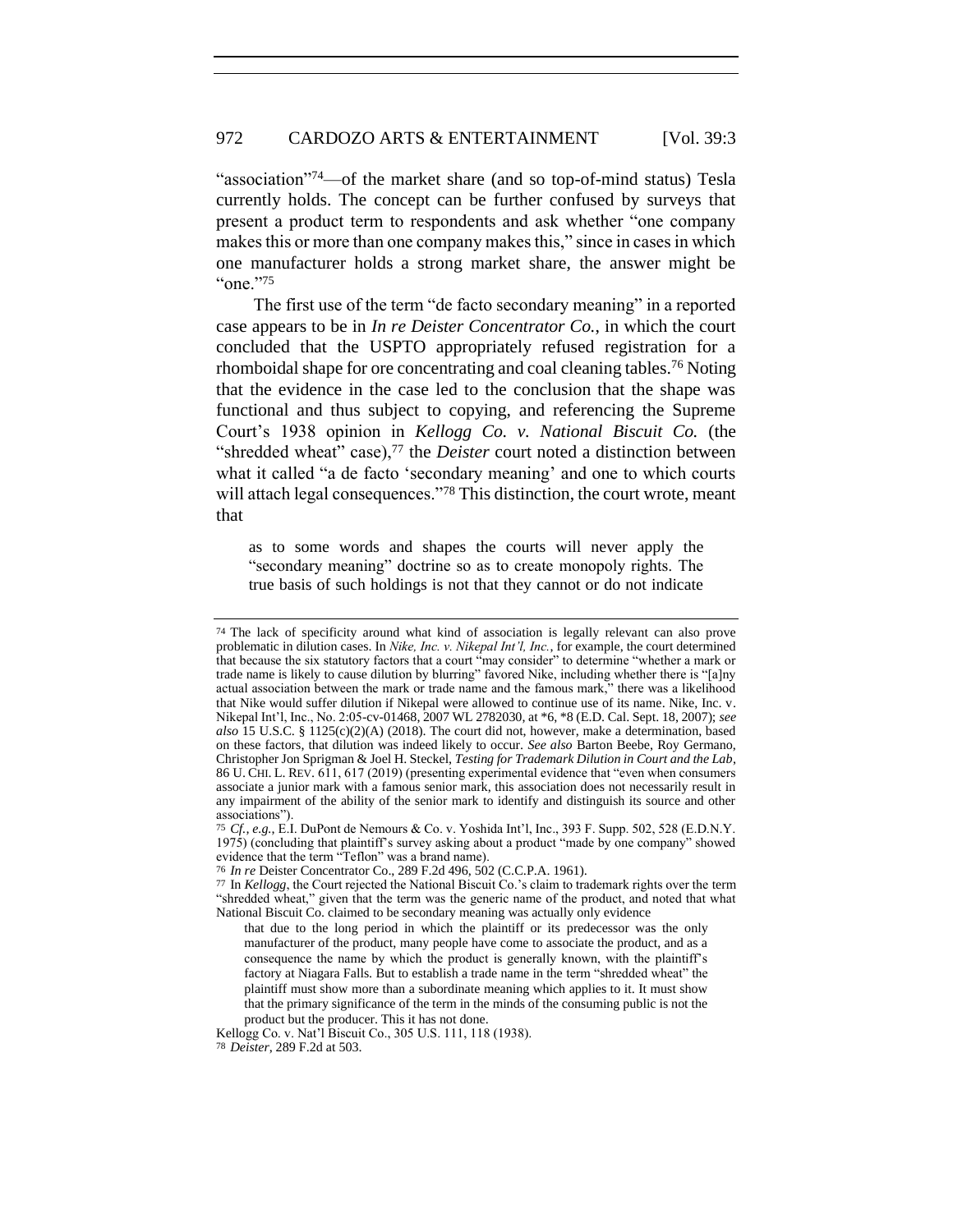source to the purchasing public but that there is an overriding public policy of preventing their monopolization, of preserving the public right to copy.<sup>79</sup>

Thus, the court used the term "de facto secondary meaning" not as the basis for holding a product feature unprotectable under trademark law but to describe existing source association for a product feature already deemed unprotectable under trademark law.

As applied to product features, the court's holding—derived in part from *Kellogg* and echoed in the Court's later opinion in *TrafFix*—reflects competition policy. It is unclear from the opinion the precise nature of the evidence regarding consumer perception as to the table shape—in other words, whether it was an association emanating from market share or an association suggesting source distinctiveness. Regardless, the doctrine that says that functional features should be available to competitors to copy despite evidence of source distinctiveness reflects, as the *Deister* court notes, "an overriding public policy . . . of preserving the public right to copy."<sup>80</sup>

But it is more difficult to see how this works for word marks, despite the *Deister* court's reference to them.<sup>81</sup> An "overriding public policy" of preserving the public's right to use certain words as common names for goods or services despite public understanding of those words as source indicating has to be rooted in the conclusion that those words are not, in fact, source indicating.<sup>82</sup> The *Abercrombie* court acknowledged this, in my opinion, when it referred to

<span id="page-19-0"></span>a series of well known cases holding that when a suggestive or fanciful term has become generic as a result of a manufacturer's own advertising efforts, trademark protection will be denied save for those markets where the term still has not become generic and a secondary meaning has been shown to continue.<sup>83</sup>

<sup>79</sup> *Id.* at 504.

<sup>80</sup> *Id.*

<sup>81</sup> 2 MCCARTHY, *supra* note [42,](#page-9-0) § 12:47 (noting that "[i]n the context of the 'functionality' issue, rejecting proof of trademark status as 'de facto secondary meaning' has some semantic meaning" but that courts that have taken the phrase from such cases and used it for genericism disputes have "misapplied it").

<sup>82</sup> *Id.* § 12:46 ("In the context of generic names disputes, so-called 'de facto secondary meaning' is a misnomer. . . . [E]vidence of secondary meaning (such as a survey) is evidence of trademark significance and is evidence negating a genericness challenge."); *see also* Vincent N. Palladino, *Assessing Trademark Significance: Genericness, Secondary Meaning and Surveys*, 92 TRADEMARK REP. 857, 857 (2002) ("The notion that secondary meaning and genericness are opposite sides of the same coin follows logically from the nature of trademarks.").

<sup>83</sup> Abercrombie & Fitch Co. v. Hunting World, Inc., 537 F.2d 4, 10 (2d Cir. 1976) (citing Bayer Co. v. United Drug Co., 272 F. 505 (2d Cir. 1921); DuPont Cellophane Co. v. Waxed Prods. Co., 85 F.2d 75 (2d Cir. 1936); King-Seeley Thermos Co. v. Aladdin Indus., Inc., 321 F.2d 577 (2d Cir. 1963)).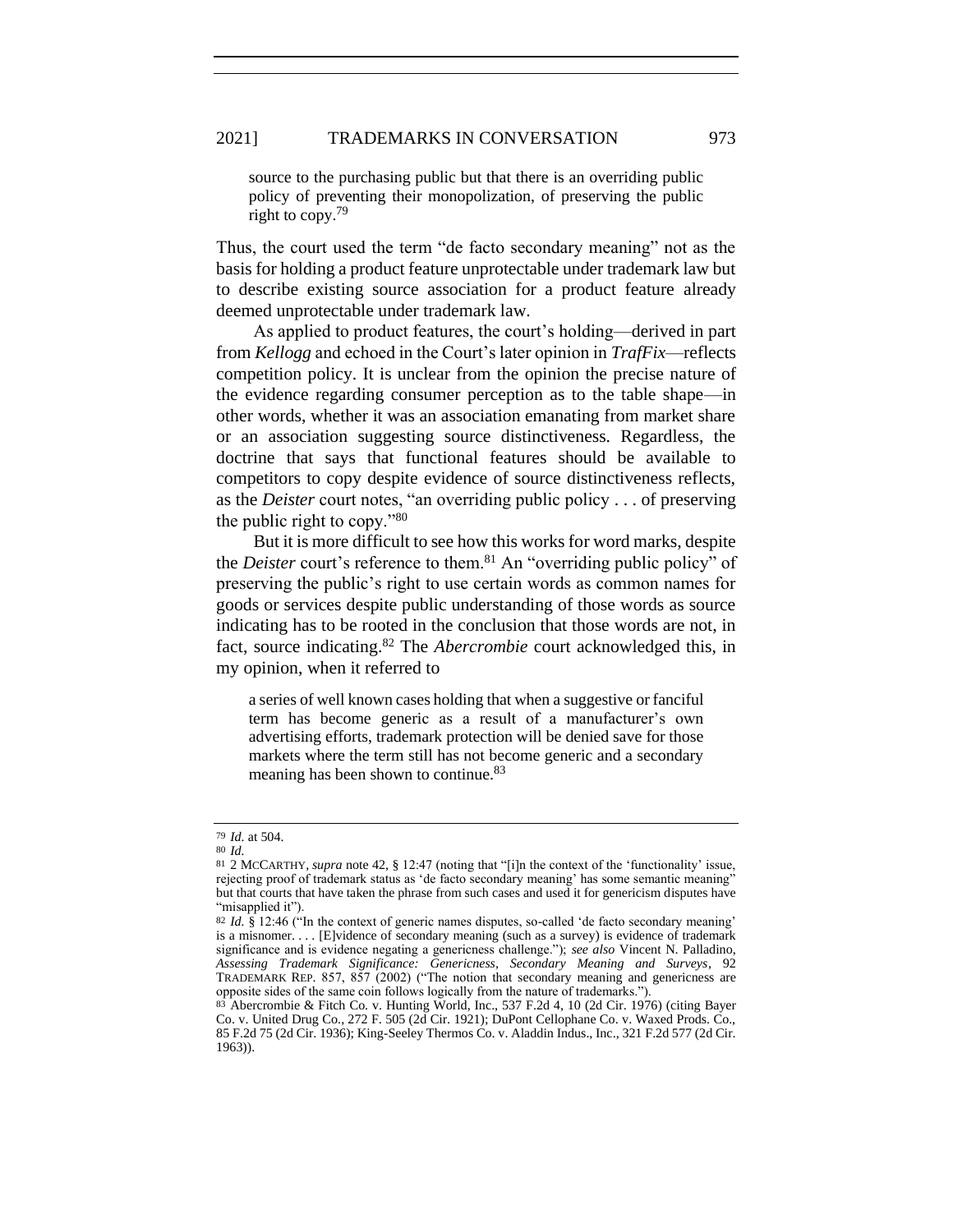Thus, the suggestion that genericism is the equivalent of functionality, the "rule" of "once generic, always generic," and the concept of "de facto secondary meaning" all seem to be rooted in the idea of genericism as a state of nature, existing separate from considerations of how language is used and understood. But there are no lexical or other characteristics that tell us why "car" is generic for a particular kind of motor vehicle apart from the fact that speakers of English understand it in precisely this way, at this moment in time,<sup>84</sup> just as speakers of French understand "*voiture*" in the same way. It is only in the disputed cases, of course, that we need to resort to sources beyond our own intuition to make this determination.

#### III. HOW SHOULD CONSUMER PERCEPTION BE DETERMINED?

If categorizing a term as generic or as a trademark depends on consumer understanding, where should we look for evidence of understanding and how should we assess it? As the Court noted in *Booking.com*, "Evidence informing that inquiry can include not only consumer surveys, but also dictionaries, usage by consumers and competitors, and any other source of evidence bearing on how consumers perceive a term's meaning."<sup>85</sup> This does not mean, of course, that we need the same amount of evidence in every case to conclude that a term is generic. If an automobile manufacturer attempted to claim trademark rights in the word "car," administrative efficiency would counsel that very little beyond the court's own understanding, as reflecting common knowledge, would be needed (with, perhaps, a citation to the dictionary for good measure), even though each of us might have a different picture in our minds when asked to imagine what a "car" looks like.

<sup>84</sup> *Cf.* Linford, *supra* not[e 52](#page-12-0) (describing the ways in which words change meaning over time). 85 U.S. Pat. & Trademark Off. v. Booking.com B.V., 140 S. Ct. 2298, 2307 n.6 (2020). *But see* Desai & Rierson, *supra* note [10,](#page-4-1) at 1833 (rejecting evidence such as dictionary definitions and media uses as not indicative of "what should be the core question in any genericism determination: whether the mark is functioning as a source-identifier in the relevant commercial context").

Consumer perception can, of course, be influenced by design elements and placement, among other choices. Possidonia F.D. Gontijo, Janice Rayman, Shi Zhang & Eran Zaidel, *How Brand Names Are Special: Brands, Words, and Hemispheres*, 82 BRAIN & LANGUAGE 327, 335 (2002) ("[W]e suggest [based on an experiment] that the visual representation of proper names, brand names and also that of abbreviations is an intrinsic part of their identities. The visual features are clues to the lexical category to which a word belongs."); Thomas R. Lee, Glenn L. Christensen & Eric D. DeRosia, *Trademarks, Consumer Psychology, and the Sophisticated Consumer*, 57 EMORY L.J. 575, 575 (2008); David Luna, Marina Carnevale & Dawn Lerman, *Does Brand Spelling Influence Memory? The Case of Auditorily Presented Brand Names*, J. CONSUMER PSYCH. 36, 37– 38 (2013) ("Through the lexical (or direct) route, a top-down process occurs as individuals access the spelling of a word by retrieving its lexical representation from long term memory. That is, individuals access the spelling of the target word by referring to a representation in memory of that word or another word that contains the same pronunciation pattern.").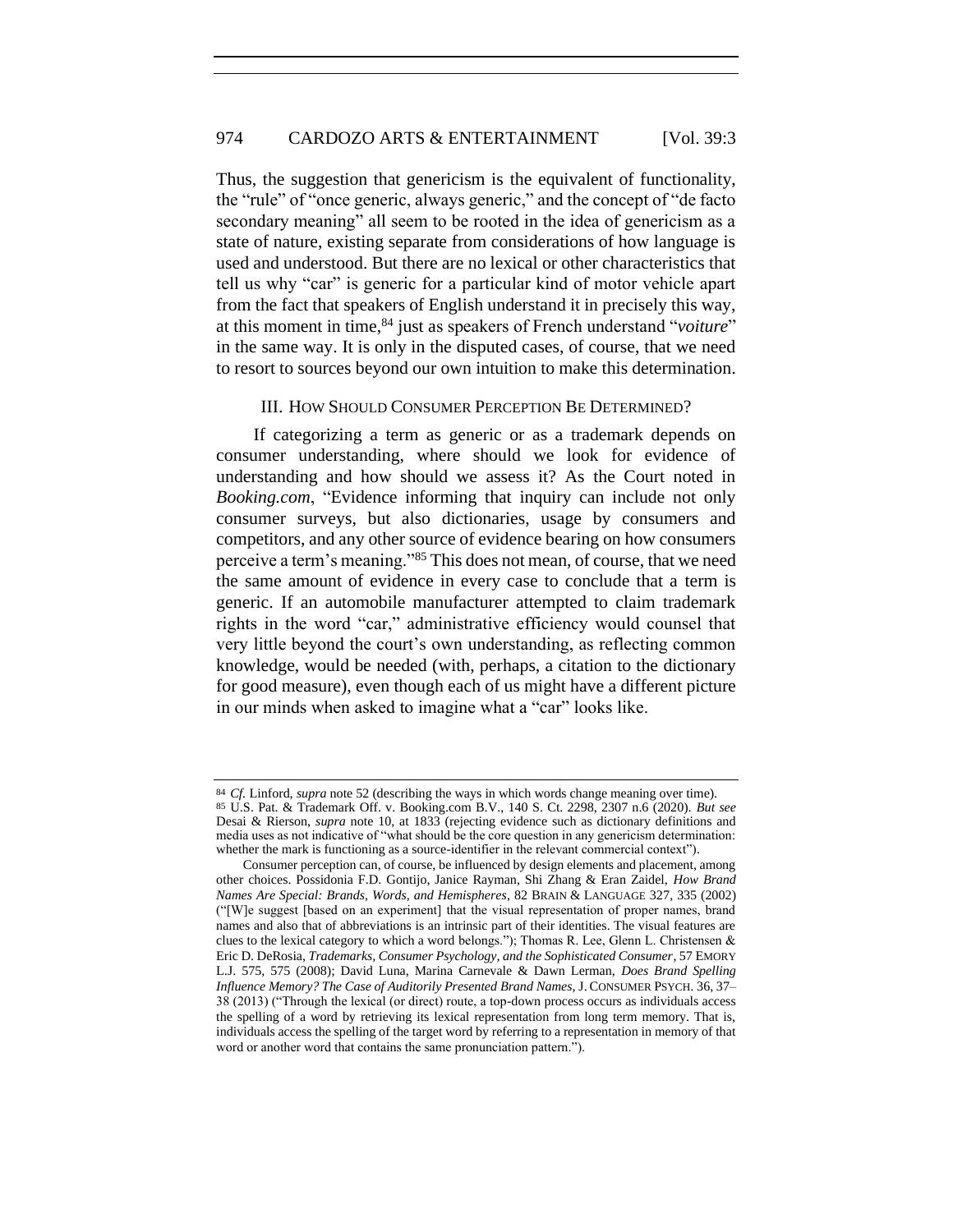In more difficult cases, the ability to collect and search information online provides a rich resource of evidence as to consumer understanding. Corpora have become increasingly discussed as a source of consumer perception, in part because corpora exist free from the bias of litigation they are uses in the wild, as it were.<sup>86</sup> Social media provides another corpora-like source of consumer perception, as Alexandra Roberts has thoughtfully examined in this issue, $87$  so long as we keep in mind that the use of certain sites—and, indeed, access to the Internet itself—will be mediated by characteristics such as educational level and socioeconomic class.<sup>88</sup> Lisa Larrimore Ouellette has advocated for using Google search results to determine whether "most users searching for a term are looking for a particular source or whether they are looking for a product in general," given that Google's algorithms are designed to provide results responsive to what users are looking for.<sup>89</sup>

It is also important to interpret this evidence in a way that helps to answer the question at hand. The lack of capitalization, particularly on social media, is not necessarily evidence of consumer understanding of a term as generic, nor is the absence of a paired generic term or use of a mark as a noun (such as when one orders "a coke"). Conversely, given that Microsoft Word autocorrects certain lowercase words to capitalize them (such as, at this writing, Kleenex and Velcro) and Google does not, at this writing, enable case-sensitive search (such that searches for "kleenex" will return results for "Kleenex"),<sup>90</sup> observed uses of capitalization might not be evidence of consumer recognition of the term as a trademark. Similarly, consumers can use marks in ways that resemble generic uses or as a verb while still recognizing the term as a trademark (such as when an individual asks someone to "xerox" a document or "google" information).<sup>91</sup> In short, as Neal Hoopes has noted,

<span id="page-21-1"></span>

<span id="page-21-0"></span><sup>86</sup> *See* Quentin J. Ullrich, *Corpora in the Courts: Using Textual Data to Gauge Genericness and Trademark Validity*, 108 TRADEMARK REP. 989 (2018).

<sup>87</sup> Alexandra J. Roberts, *Mark Talk*, 39 CARDOZO ARTS & ENT. L.J. 1001 (2021).

<sup>88</sup> For example, according to information provided by Yelp, as of June 2021, 76% of U.S. Yelp users have attended at least some college, and 79% of U.S. Yelp users have an annual income of \$60,000 or above. *Fast Facts*, YELP, https://www.yelp-press.com/company/fast-facts/default.aspx [https://perma.cc/C6TH-ZEVA] (last visited Sept. 10, 2021).

<sup>89</sup> Lisa Larrimore Ouellette, *The Google Shortcut to Trademark Law*, 102 CALIF. L. REV. 351, 398, 401 (noting that "Google generally provides sites [in its search results] related to what users search for (which it has profit-based incentives to do)" and that "it evaluates algorithm changes based on whether the change increases the frequency with which users click on the top search results").

<sup>90</sup> *See How to Search on Google*, GOOGLE SEARCH HELP, https://support.google.com/websearch /answer/134479 [https://perma.cc/T5MP-TDP9] (last visited Apr. 23, 2021) ("A search for New York Times is the same as a search for new york times.").

<sup>91</sup> *See, e.g.*, Elliot v. Google, Inc., 860 F.3d 1151, 1159 (9th Cir. 2017) (declining to find GOOGLE generic even though some members of the public used "google" as a verb); Itamar Simonson, *An Empirical Investigation of the Meaning and Measurement of "Genericness*,*"* 84 TRADEMARK REP. 199, 214 (1994) (suggesting that "genericness measures should identify (1) the share of buyers for whom the disputed name has just one meaning as a generic term or a trademark, (2) the share of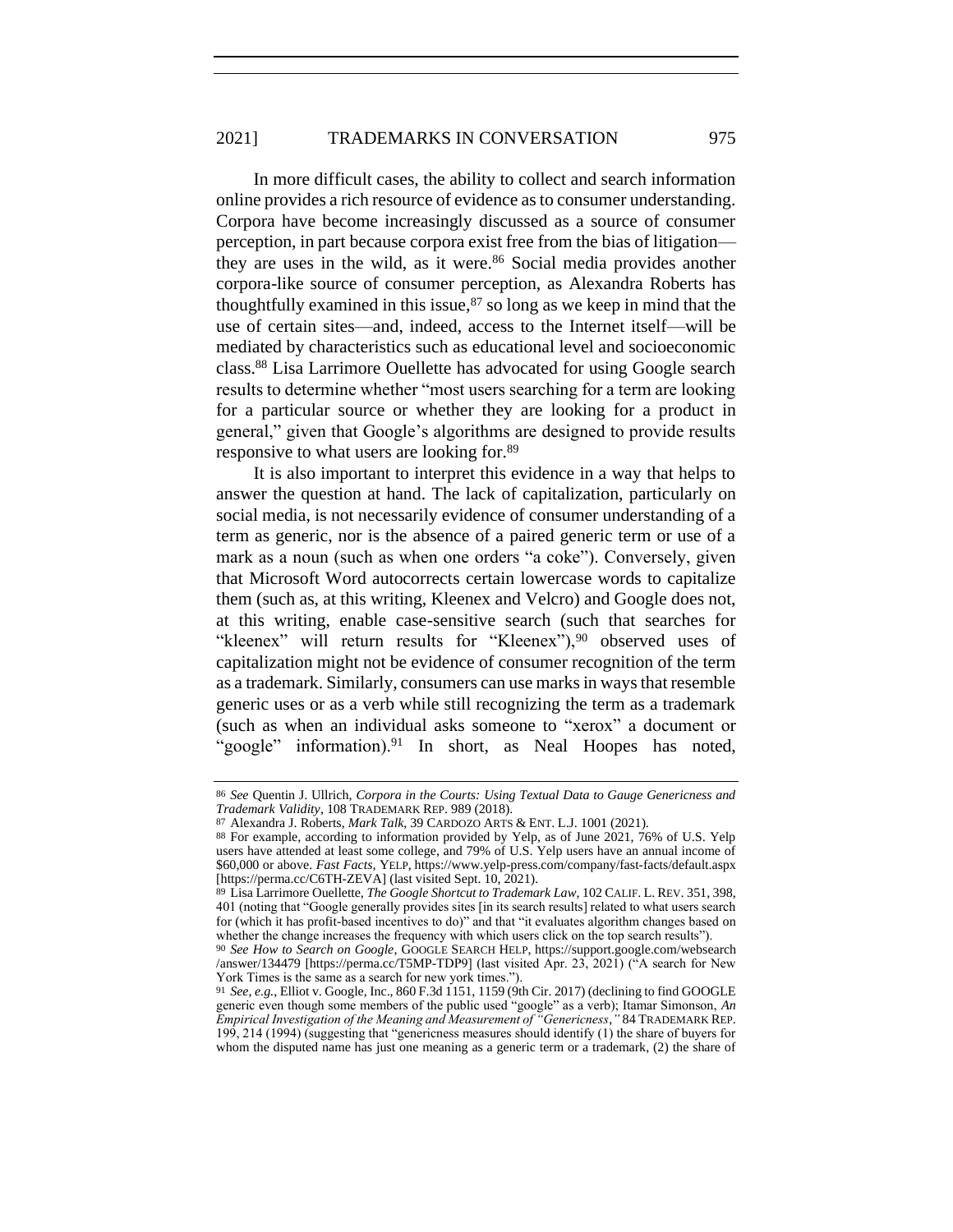"[L]inguistic data alone—including dictionary definitions, newspaper and magazine examples, and corpus linguistic data—cannot conclusively show how the public perceives a mark. This is so because linguistic data reflects usage."<sup>92</sup>

Because of the opportunity to clarify and ask follow-up questions, consumer surveys, while considerably more expensive to conduct than corpus analysis, can provide a more nuanced window into consumer understanding. Two types of surveys have traditionally been deployed in genericism cases. The first has come to be known as a *Thermos* survey, after the term at issue in the case in which it was first approved.<sup>93</sup> In a *Thermos* survey, qualified respondents are asked a series of questions that begins with describing a class of goods to the respondent, then asking the respondent, for example, what word or words they would use in order to obtain the item in a store, what other words they might use for such an item, and whether the respondent can identify the names of any manufacturers who make such an item.<sup>94</sup> Thus, for example, a *Thermos* survey testing the trademark BUBBLE WRAP might begin by asking respondents whether they are familiar with a product that is used to wrap fragile items for shipping and consists of a sheet of plastic with pockets of sealed air. If the respondent indicates such a familiarity, they might then be asked what word or words they would use to obtain this item in a store, whether they can think of any other words for such an item, and whether they can identify the names of any manufacturers of such an item.<sup>95</sup> In this example, if consumers have difficulty identifying the product as anything other than "bubble wrap," that might give the Sealed Air Corporation pause as to the continuing strength of its trademark.<sup>96</sup>

94 2 MCCARTHY, *supra* note [42,](#page-9-0) § 12:15.

buyers for whom the disputed name has a dual meaning, and (3) which meaning of dual functioning names is more commonly used"); Thomas E. Murray, *From Trade Name to Generic: The Case of Coke*, 43 NAMES 165 (1995); Butters & Westerhaus, *supra* note [61,](#page-14-0) at 121 ("Lexicographical practice ought to be based on the fact that, while people do use trademarks as verbal shorthand, they are generally aware that they are, in reality, speaking synecdochically: that a *Band-Aid*® is a special kind of plastic bandage, that *Jello*® is a special kind of gelatin dessert, and that a reference to a *'Disney' Beanie*® is just a convenient synecdoche and not compelling evidence of genericide."); Laura A. Heymann, *The Grammar of Trademarks*, 14 LEWIS & CLARK L. REV. 1313 (2010); Timothy Greene, *Trademark Hybridity and Brand Protection*, 46 LOY. U. CHI. L.J. 75, 92 (2014) ("Trademark hybridity . . . recognizes that a term need not be understood for either its generic or its source identifying function. According to hybridity, both functions can, and do, coexist depending on the context in which the term is used.").

<sup>92</sup> Neal A. Hoopes, *Reclaiming the Primary Significance Test: Dictionaries, Corpus Linguistics, and Trademark Genericide*, 54 TULSA L. REV. 407, 431 (2019).

<sup>93</sup> Am. Thermos Prods. Co. v. Aladdin Indus., Inc., 207 F. Supp. 9 (D. Conn. 1962), *aff'd sub nom.* King-Seeley Thermos Co. v. Aladdin Indus., Inc., 321 F.2d 577 (2d Cir. 1963).

<sup>95</sup> The interpretation of responses to this last question should not run afoul of trademark law's anonymous source doctrine, which does not require consumers to know the corporate name of the company that makes a product so long as they recognize the trademarks that the company uses for the product. *See* 1 *id.* § 3:12.

<sup>96</sup> *See* BUBBLE WRAP, Registration No. 1,247,076 (issued Aug. 2, 1983, for "cellular cushioning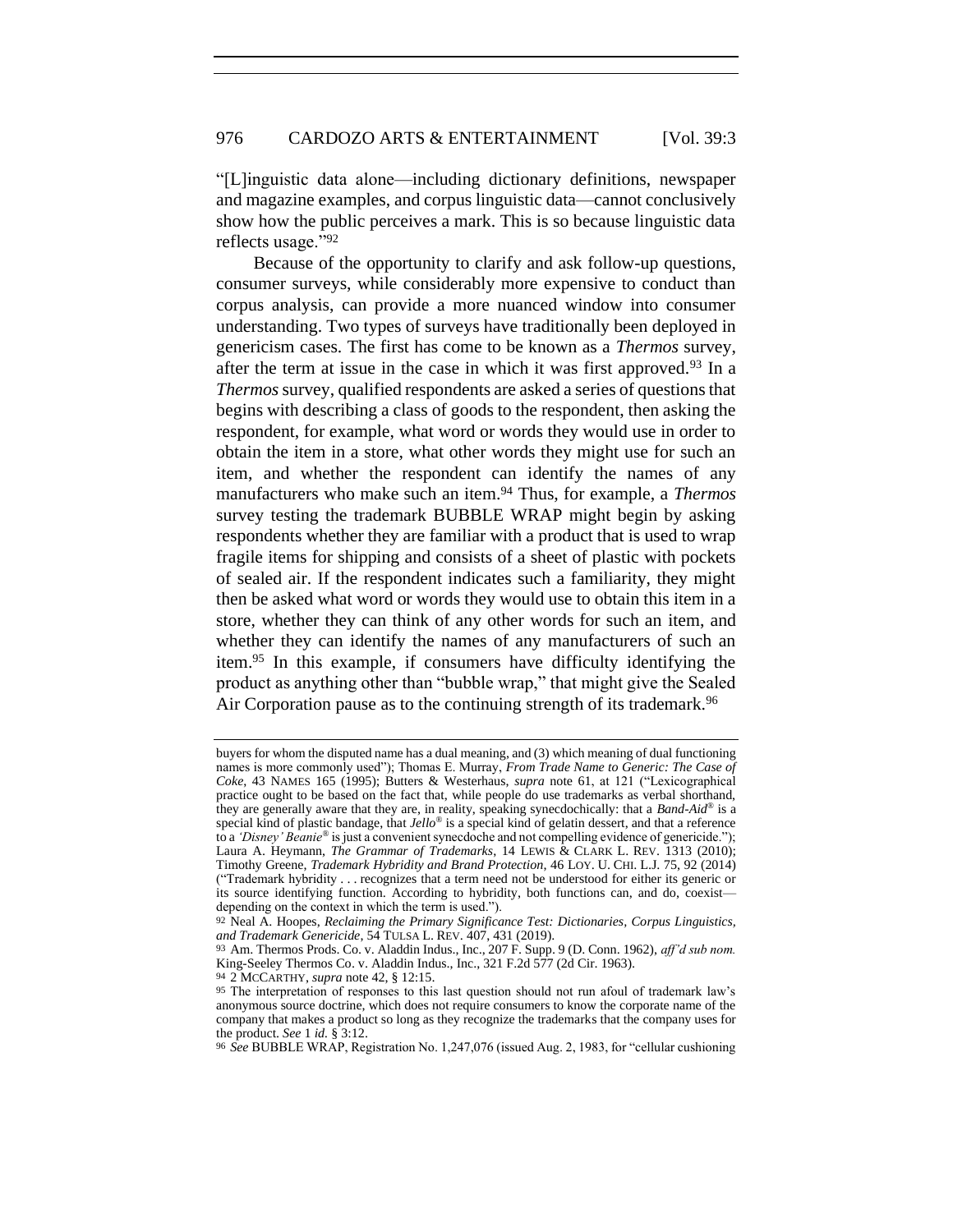The second kind of genericism survey is known as a *Teflon* survey, after the term at issue in the case in which it was first approved.<sup>97</sup> In a *Teflon* survey, the respondent is first given a minicourse in the difference between a brand name and a common name, typically by being given examples of each that are presumed to be obvious (such as "Chevrolet" as an example of a brand name and "car" as an example of a common name). The respondent is then tested with at least one additional example (e.g., "Is 'Pepsi' a common name or a brand name? Is 'cola' a common name or a brand name?"). Respondents who answer correctly are then presented with a list to sort into one of the two categories, with the trademark at issue included among the list.<sup>98</sup> The idea is that by comparing the results for the trademark at issue with the results for other words in the list, one can determine whether the mark at issue is understood by consumers as a source indicator or as a generic term.

Although a *Teflon* survey is now generally considered to be the preferred method,<sup>99</sup> both types of surveys have their positives and negatives.<sup>100</sup> A *Thermos* survey, unlike a *Teflon* survey, is rooted in the consumer experience, as it asks consumers to imagine themselves asking for an item in a store. But it might, in some instances, be open to misinterpretation. Consider, for example, the consumer who uses "kleenex" in casual conversation to refer to any kind of facial tissue but who also understands that KLEENEX is a trademark for one particular facial tissue. Such a consumer might answer the question "If you were to ask a store clerk for an item that you would use to blow your nose, what word would you use?" with "kleenex" regardless of this understanding. The follow-up question "Can you think of any other words you would use to describe this item?" might elicit the term "facial tissue" or "tissue," but unless the respondent understands the question to be asking for other terms that *one* might use for that item, the answer might not be as useful as originally thought.<sup>101</sup>

A *Teflon* survey might be seen as comparatively easier to administer and code, since answers require little in the way of interpretation. But a *Teflon* survey can also prove problematic. First, the survey's format must

<span id="page-23-0"></span>

packaging material which contains entrapped bubbles of air or other gases").

<sup>97</sup> E.I. DuPont de Nemours & Co. v. Yoshida Int'l, Inc., 393 F. Supp. 502 (E.D.N.Y. 1975).

<sup>98</sup> 2 MCCARTHY, *supra* note [42,](#page-9-0) § 12:16.

<sup>99</sup> E. Deborah Jay, *Genericness Surveys in Trademark Disputes: Evolution of Species*, 99 TRADEMARK REP. 1118, 1131 (2009) ("Since *E. I. Du Pont de Nemours*, Teflon Surveys have been the preferred format for genericness surveys, as reflected by U.S. court opinions and U.S. Trademark Trial and Appeal Board decisions in which they have been approved.").

<sup>100</sup> *See* Ullrich, *supra* note [86,](#page-21-1) at 995–1001 (describing benefits and drawbacks of both kinds of surveys).

<sup>101</sup> There are, of course, concerns regarding this kind of survey more generally, such as the possibility of interpreter or interviewer bias or coding issues.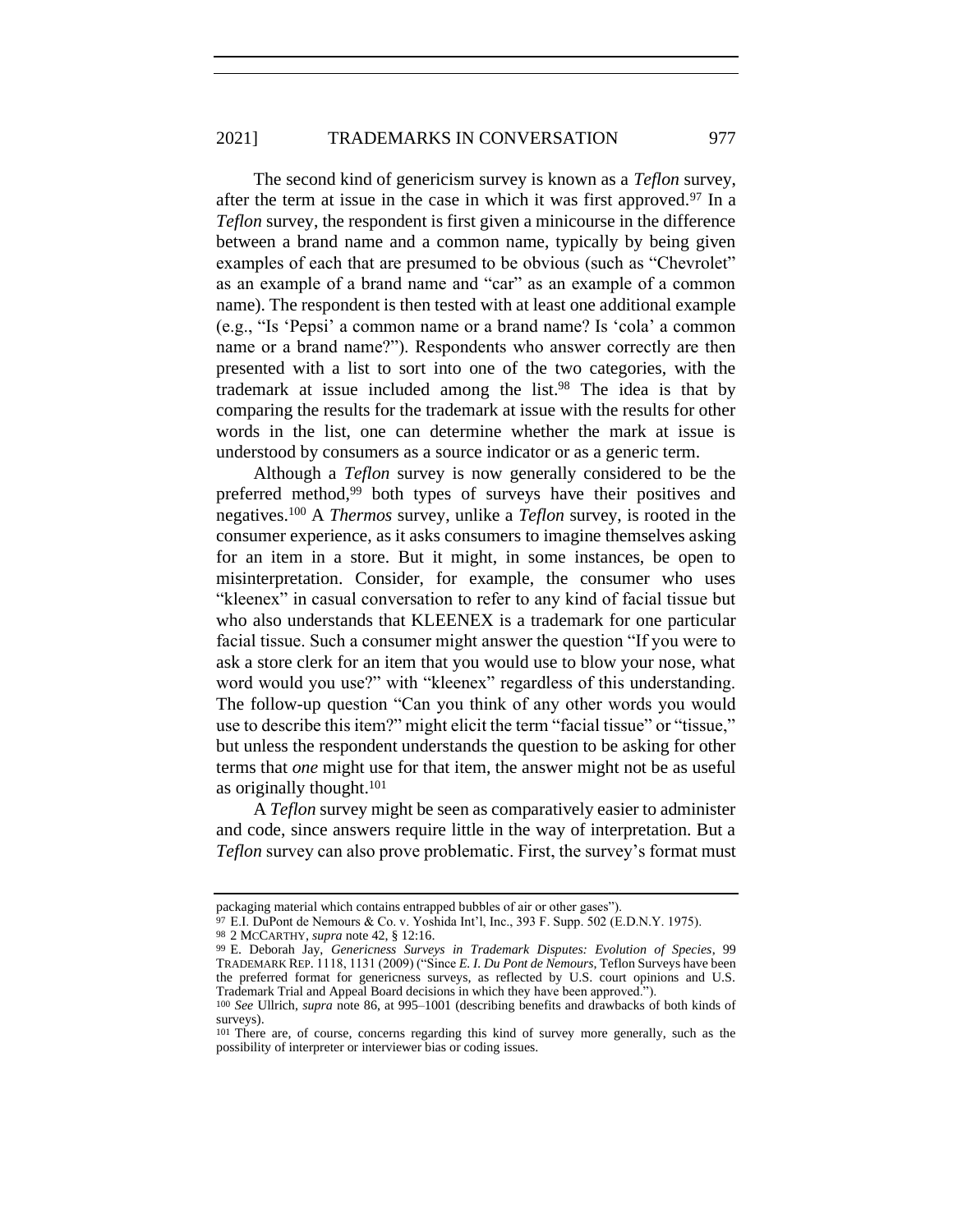convey to consumers that words serve as trademarks not in the abstract but in context. A truly correct answer to the question as to whether any term is a brand name or a common name should be "I don't know—it depends on the good or service with which it is associated." Thus, the question "Is 'diesel' a brand name or a common name?," if presented with no additional explanatory material, should yield the answer "It depends," since "diesel" would be considered generic for a type of fuel used in motor vehicles and would be an arbitrary mark for clothing.<sup>102</sup> Additionally, the choice of terms used for the minicourse or the pretest might influence consumers in their understanding of what it means to be a trademark. In the example given above, the use of "Pepsi" to represent a trademark might unintentionally convey that trademarks must be fanciful or arbitrary terms.

<span id="page-24-1"></span><span id="page-24-0"></span>This concern was present in the *Teflon* survey submitted by Booking.com B.V. in *Booking.com*, <sup>103</sup> where the terms in the minicourse identified as trademarks were TOYOTA, CHASE, and STAPLES.COM, while the terms identified as generic were AUTOMOBILE, BANK, and OFFICESUPPLIES.COM.<sup>104</sup> According to the survey expert, STAPLES.COM and OFFICESUPPLIES.COM were included to minimize the chance that respondents would think that any ".com" term was a trademark:

This allows us to compare the perceptions of BOOKING.COM to other DOT-COM terms that clearly do or do not function as brands in order to assess whether consumer perception of BOOKING.COM as a brand name meaningfully exceeds the rate at which respondents will answer that a generic term with ".com" at the end is a brand.<sup>105</sup>

But it is not obvious why STAPLES.COM "clearly" functions as a brand while OFFICESUPPLIES.COM does not, except to the extent that the juxtaposition of STAPLES.COM and OFFICESUPPLIES.COM indicated to consumers that the comparison they were intended to make was between Staples, the brand name of an office supply chain, and "office supplies." While the company does hold a registration for STAPLES.COM,<sup>106</sup> it is likely that respondents did not see that term as a

<sup>102</sup> *See* DIESEL, Registration No. 1,564,710 (registration for various types of apparel).

<sup>103</sup> Expert Report of Hal Poret: Survey to Assess Whether BOOKING.COM Is Perceived to Be a Trademark or a Generic Name, Joint App. at 35–134, U.S. Pat. & Trademark Off. v. Booking.com B.V., 140 S. Ct. 2298 (2020) (No. 19-46).

<sup>104</sup> *Id.* at 44–45. The terms in the survey, which was conducted online, were presented visually to respondents and in all uppercase letters, which I have replicated here. 105 *Id.* at 43.

<sup>106</sup> STAPLES.COM, Registration No. 2,397,238 (registration for "mail order catalog services via a global computer network featuring office supplies" and other goods). When visited in September 2021, the URL https://www.staples.com did not feature "STAPLES.COM" as a name anywhere on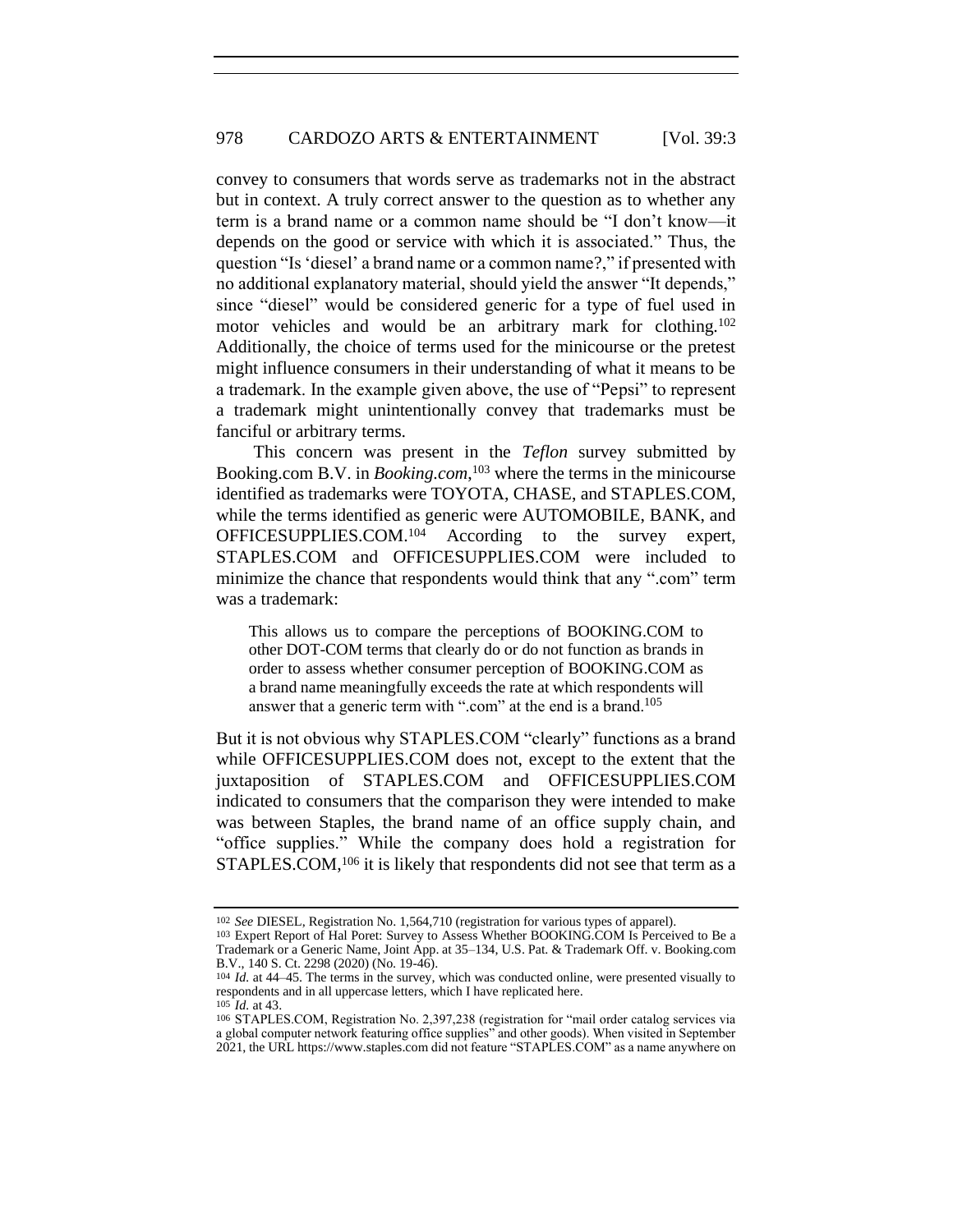whole as the name of the company; rather, they recognized it as the website for the company Staples. And although no company currently holds a federal trademark registration for OFFICESUPPLIES.COM, the company Officesupplies.com, Inc., did succeed in registering it on the Supplemental Register in 2001 for office equipment and related goods, based on a conclusion by the examiner that the mark was merely descriptive but capable of becoming distinctive (although the registration was cancelled in 2008 for failure to file a Section 8 declaration of use).<sup>107</sup>

The survey confused things further when it moved on to the sorting task. Respondents who correctly answered the post-minicourse test (which asked them to characterize the terms "Kellogg" and "cereal") were then told:

You will now see a series of **bolded** terms, one at a time, that you may or may not have seen or heard before. Under each term, you will also see a description of products or services for that term. For each term shown in bold, please answer whether you think the term is a *brand* name or a *common* name in the context of the products or services described. Or if you don't know, you may select that option.<sup>108</sup>

Some of the language in these instructions might have cued respondents to think of the survey as a test of their ability to guess correctly. Although the instructions tell respondents that they "may or may not have seen or heard" the terms they will be shown, they are then told to indicate "whether you think the term is a brand name or a common name in the context of the products or services described." Respondents were told that "if you don't know, you may select that option," but asking "whether you *think* the term is a brand name or a common name," rather than something like "whether, in your experience, you *understand* the term to be a brand name or a common name" ran the risk of divorcing the responses from the consumer experience.

The list of terms that respondents were asked to identify as either a brand name or a common name (or to answer that they didn't know) were accompanied by product descriptions. In addition to BOOKING.COM, the list included three brand names and descriptions and three "generic (i.e., common name) terms."<sup>109</sup> The three brand names and their descriptions were ETRADE.COM (described as "Stock and investor broker services"); PEPSI (described as "Cola and other soft drinks"); and SHUTTERFLY (described as "Photo-sharing and photo gifts service").

109 *Id.* at 47.

the home page; the page title in the browser tab was "Staples® Official Online Store."

<sup>107</sup> OFFICESUPPLIES.COM, Registration No. 2,478,700 (issued on the Supplemental Register on Aug. 14, 2001; cancelled on May 16, 2008).

<sup>108</sup> Expert Report of Hal Poret, *supra* not[e 103,](#page-24-1) at 46 (emphases in original).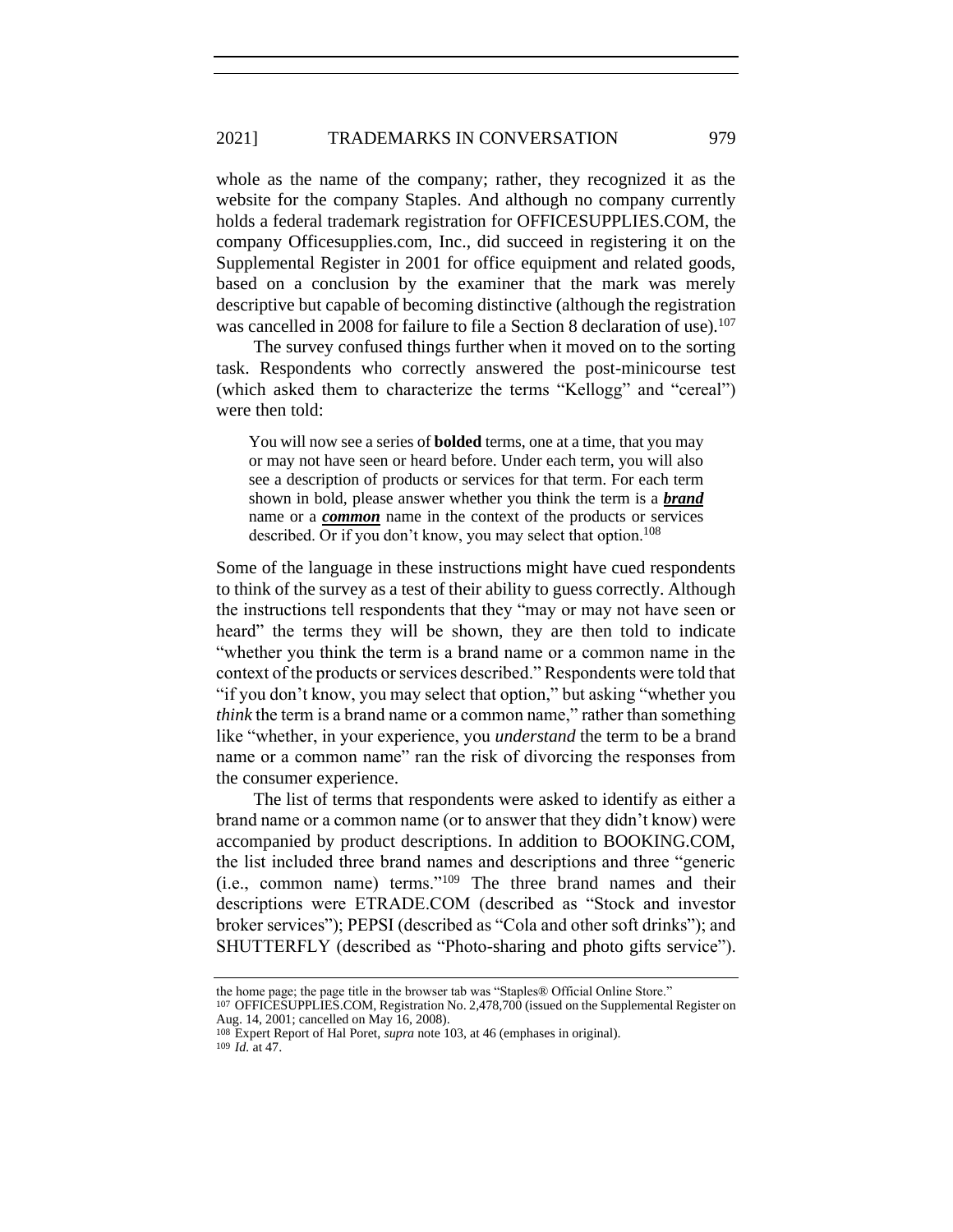The three generic terms were SPORTING GOODS (described as "Products used in sports and other physical activity"); WASHINGMACHINE.COM (described as "Reviews and sales of washing machines"); and SUPERMARKET (described as "Retail sale of food and other groceries").<sup>110</sup> The fact that 74.8% of respondents identified BOOKING.COM as a brand name while only 33% of respondents identified WASHINGMACHINE.COM as a brand name led the expert to conclude that a meaningful percentage of consumers understood BOOKING.COM to be a brand name for reasons other than its lexical formation.<sup>111</sup>

The description for WASHINGMACHINE.COM, however, was inaccurate. Unlike "supermarket," the term "washingmachine.com" is not a term used by consumers in any way except as part of a URL; as a URL, www.washingmachine.com immediately redirects (as of this writing) to the site of the online home goods store Wayfair at www.wayfair.com. The company does sell washing machines, but its site could not reasonably be described, as the survey implies, as a site that *only* provides reviews and sales of washing machines.<sup>112</sup> And even though this survey's respondents were told they could answer that they didn't know how to characterize a term, only 6.3% of respondents answered "don't know,"<sup>113</sup> despite likely never having encountered or used the term WASHINGMACHINE.COM.<sup>114</sup>

<span id="page-26-0"></span>This example suggests that a *Teflon* survey might not capture consumer understanding in the marketplace; rather, it might capture only whether respondents are good students. Respondents might correctly sort the given list into either the trademark category or the common name category based on what they have been told about the mark (by the company's educational advertising campaign, for example), or based on their hunches about what is likely to look like a generic term, but that does not necessarily correspond to how the consumer understands the

<sup>110</sup> *Id.*

<sup>111</sup> *Id.* at 66–67.

<sup>112</sup> Wayfair registered the domain in November 1999. *See ICANN Lookup*, https://lookup.icann.org /lookup (search for WASHINGMACHINE.COM). A search of the Internet Archive's Wayback Machine indicates that the URL has redirected to Wayfair's site since as early as September 2017. *See Wayback Machine*, https://archive.org (search for WASHINGMACHINE.COM).

<sup>113</sup> Expert Report of Hal Poret, *supra* note [103,](#page-24-1) at 66. Of the seven terms tested, the percentage responding "don't know" was highest for WASHINGMACHINE.COM at 6.3%. Zero respondents answered "don't know" with respect to SUPERMARKET and SPORTING GOODS; 0.3% of respondents answered "don't know" with respect to each of ETRADE.COM and SHUTTERFLY.COM; and 1.5% of respondents answered "don't know" with respect to BOOKING.COM. *Id.* at 65–66.

<sup>114</sup> *Cf.* Greenbaum et al., *supra* note [8,](#page-4-0) at 119 n.49 (suggesting that *Teflon* surveys should include an "I never heard of it" response to capture respondents who "have no basis for a choice, as opposed to persons who have encountered the term, but simply are not sure of its meaning").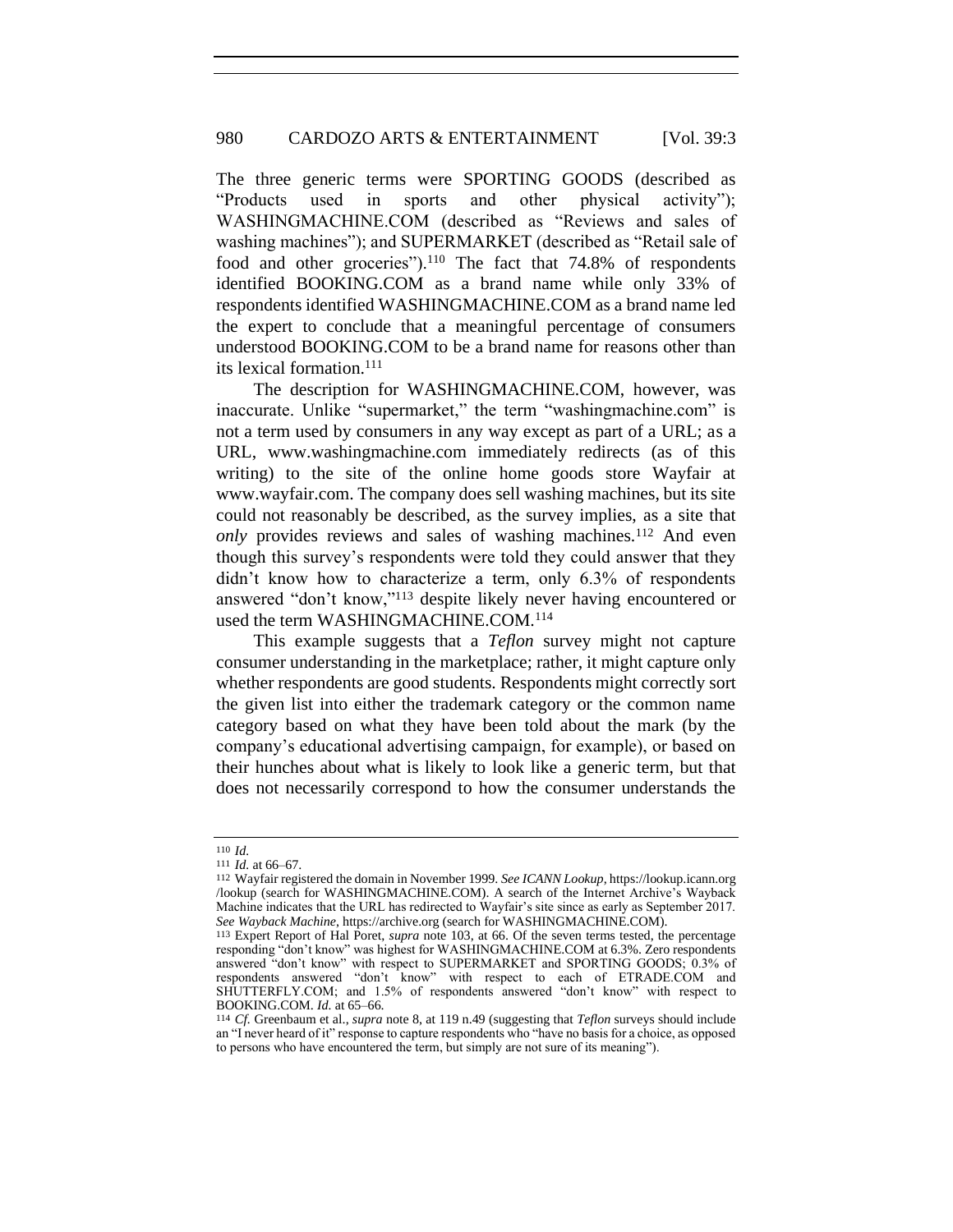term in the context of a purchasing experience.<sup>115</sup> If the goal is to obtain that kind of assessment, it may be that the *Thermos* survey's format, if not its list of questions, is the better method. To rethink that list, I turn to Grice's theory of conversational implicature.

#### IV. TRADEMARKS AS CONVERSATION

H.P. Grice famously introduced the idea of conversational implicature to explain how we engage in effective communication despite utterances that, on their face, appear to be nonresponsive. Grice first introduced the Cooperative Principle—the idea that participants to a conversation act rationally and toward a mutual goal of effective conversation. He defined the Cooperative Principle thus: "Make your conversational contribution such as is required, at the stage at which it occurs, by the accepted purpose or direction of the talk exchange in which you are engaged."<sup>116</sup> In order to conform with the Cooperative Principle, participants in a conversation will generally follow several categories of maxims that will, per Grice, "in general, yield results in accordance with the Cooperative Principle," the categories being Quantity, Quality, Relation, and Manner.<sup>117</sup>

<span id="page-27-0"></span>When an utterance appears to violate one of the maxims, a hearer will typically interpret it so that the utterance does conform with the Cooperative Principle. That conformity may rely on what Grice called implicature—the unstated communication that makes what seems like a nonconforming statement cooperative. Thus, a speaker who says *p* but implicates *q* will communicate *q* so long as the speaker is observing these conversational maxims and the hearer understands (and the speaker expects the hearer to understand) that  $q$  is what makes saying  $p$  consistent with the Cooperative Principle.<sup>118</sup>

<sup>115</sup> This might be the result of an overbroad survey universe. Many consumers who "know" that VELCRO, for example, is a trademark might never use the term that way in a purchasing experience because they are purchasers of products with hook-and-loop fasteners, not purchasers of fasteners separately.

<sup>116</sup> H.P. Grice, *Logic and Conversation*, *in* 3 SYNTAX AND SEMANTICS: SPEECH ACTS 41, 45 (Peter Cole & Jerry L. Morgan eds., 1975).

<sup>117</sup> The category of Quantity contains two maxims ("1. Make your contribution as informative as is required (for the current purposes of the exchange). 2. Do not make your contribution more informative than is required."). *Id.* at 45. The category of Quality comprises a "supermaxim" ("Try to make your contribution one that is true.") and two more specific maxims ("1. Do not say what you believe to be false. 2. Do not say that for which you lack adequate evidence."). *Id.* at 46. The category of Relation contains a single maxim ("Be relevant."). *Id.* And the category of Manner includes the supermaxim "Be perspicuous" and "various maxims" such as "1. Avoid obscurity of expression. 2. Avoid ambiguity. 3. Be brief (avoid unnecessary prolixity). 4. Be orderly." *Id.*

<sup>118</sup> *Id.* at 49–50; *see also* Kent Bach, *The Top 10 Misconceptions About Implicature*, *in* DRAWING THE BOUNDARIES OF MEANING 21, 24 (Betty J. Birner & Gregory Ward eds., 2006) ("As listeners, we presume that the speaker is being cooperative (at least insofar as he is trying to make his communicative intention evident) and is speaking truthfully, informatively, relevantly, and otherwise appropriately. If an utterance superficially appears not to conform to any of these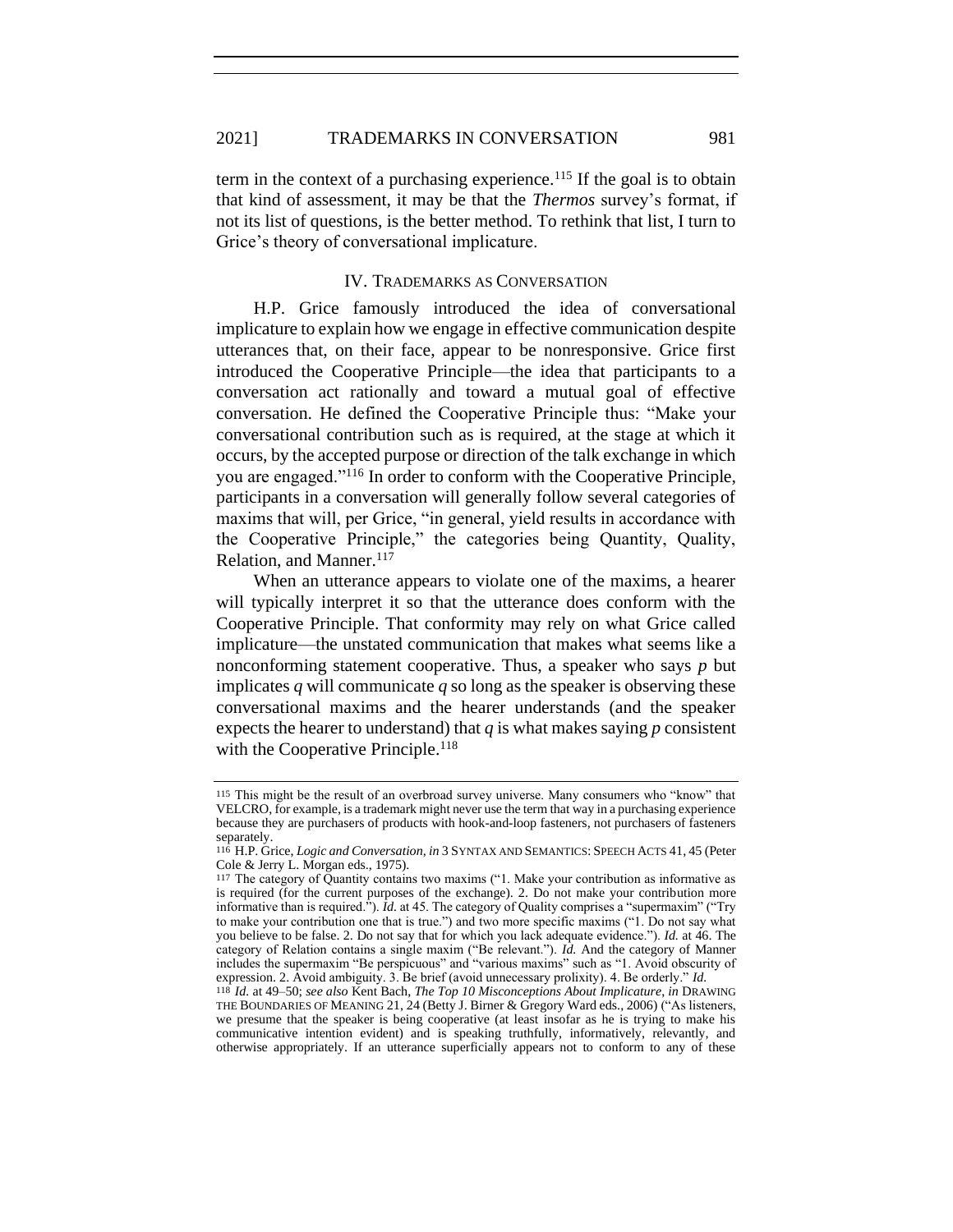Of these, the category of Quantity is most relevant for our discussion here and comprises two maxims: "1. Make your contribution as informative as is required (for the current purposes of the exchange). 2. Do not make your contribution more informative than is required."<sup>119</sup> Grice gives as an example a professor who is recommending a student for a position in philosophy and writes in the reference letter solely, "Mr. X's command of English is excellent, and his attendance at tutorials has been regular."<sup>120</sup> On its face, this communication would appear to violate the maxim of Quantity, since in a reference letter, one would expect the writer to say something about the individual's qualifications for the job at hand. Because this letter has not done this, the reader of the letter, who assumes that the writer intends a cooperative communication, will understand the writer's implicature: that they cannot say anything positive about the individual's relevant qualifications for the position. The writer, moreover, expects the hearer to make this assumption; hence, the writer does not have to include this statement in the letter.

Context can also be relevant to the concept of implicature. For example, person *X* might say to person *Y*, "Why does this soup taste so terrible?," and person *Y* might respond, "Smith made it." On its face, "Smith made it" is not a response to "Why does this soup taste so terrible?"; a direct response would be "Because it has too much salt" or "Because the cream in it was spoiled." In context, however, the response "Smith made it" is a responsive communication, assuming that both parties know Smith and know that Smith has a reputation for not being a good cook.

As Jennifer Saul writes, the notion of cooperation is key to this analysis.<sup>121</sup> A speaker might intend for the hearer to understand that an implicature is required, but if the hearer fails to similarly understand, or if the speaker and the hearer lack a shared context, the communication will fail. To give an example, imagine that person *A* asks person *B* if they would like some soup, and person *B* says, "I'm a vegan." Person *B*'s statement is not directly responsive to the offer of soup (as the answer "No, thank you" would be), but it might be said to implicate that *B* cannot eat the soup because its ingredients are not consistent with a vegan diet. But, as Saul suggests (giving a different example), for that statement to be conversationally implicated, person *A* must understand what it means

presumptions, the listener looks for a way of taking it so that it does conform. He does so partly on the supposition that he is intended to. As speakers, in trying to choose words to make our communicative intentions evident, we exploit the fact that our listeners presume these things."). 119 Grice, *supra* not[e 116,](#page-27-0) at 45.

<sup>120</sup> *Id.* at 52.

<sup>121</sup> Jennifer M. Saul, *Speaker Meaning, What Is Said, and What Is Implicated*, 36 NOÛS 228 (2002).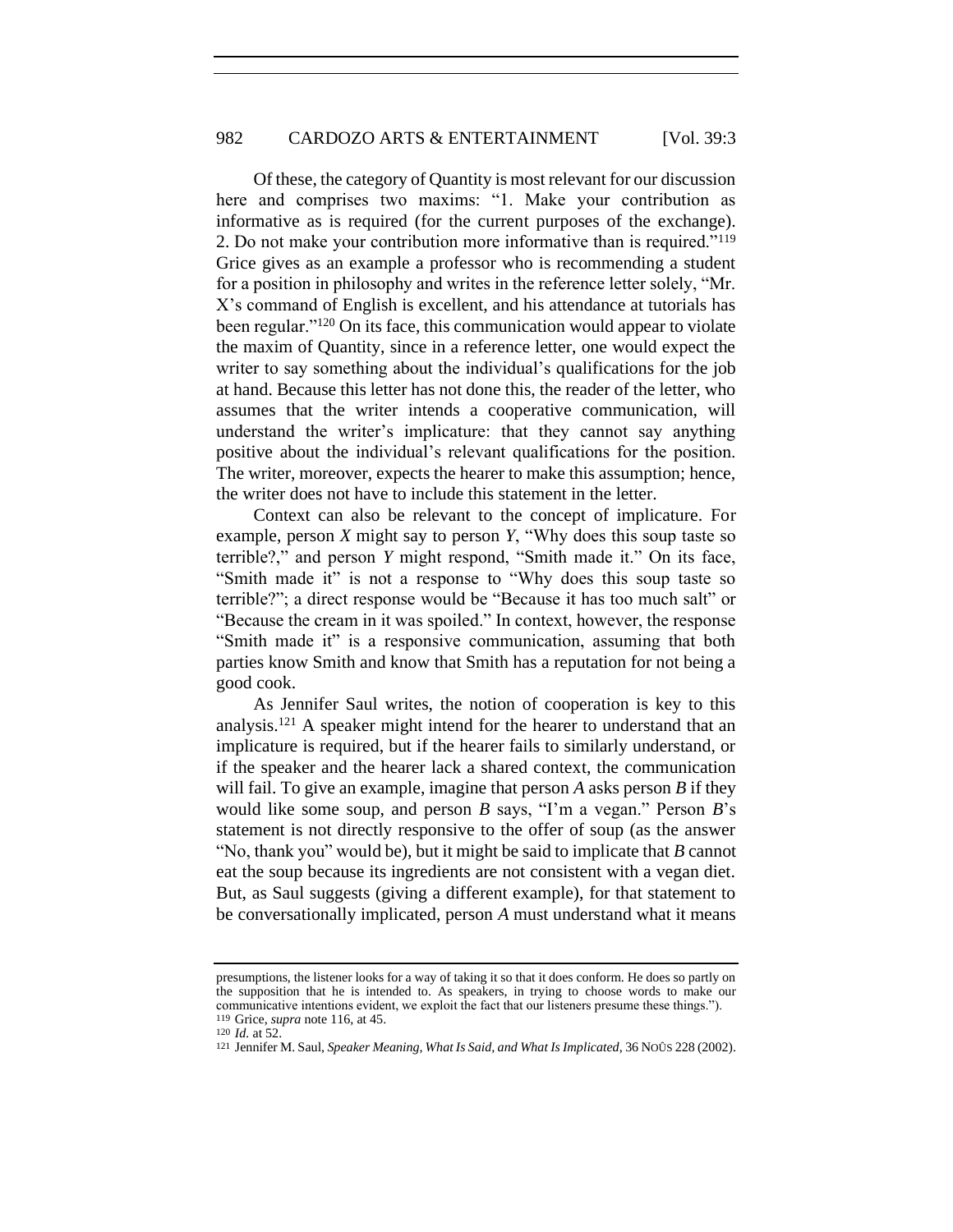to be a vegan (and, presumably, be familiar with the ingredients in the soup). This is true even though person *A* understands that person *B* is giving a reason for refusing the soup (and thus does not doubt person *B*'s compliance with the Cooperative Principle) and so might need to ask, "What is there in the soup that you cannot eat?" in order for the communication to be successful.<sup>122</sup>

<span id="page-29-0"></span>These principles can inform the consideration of generics as a linguistic matter. Take, for example, the sentence "The dog is a very food-motivated animal." How does the listener know whether "the dog" refers to dogs as a class or to a particular dog? The text of the sentence itself is not likely to resolve this question—on its face, "the dog" can bear either meaning. Thus, the listener uses the context of the utterance to determine which sense is meant. If the sentence "The dog is a very foodmotivated animal" is uttered at the beginning of a science documentary discussing the nature and characteristics of dogs, the hearer is likely to interpret the term "the dog" as a generic. If, on the other hand, the sentence is uttered as part of a conversation involving how to care for the speaker's two pets ("Here's what you need to know. The dog is a very food-motivated animal. The cat will never respond to a treat."), the hearer will understand the phrase "the dog" to refer to a specific animal.

As Renaat Declerck has suggested, an understanding of which is meant "depends in part on the semantics of the sentence and partly on pragmatic reasoning (which merges the semantics with information that is available from the context and from the language user's general knowledge of the world)."<sup>123</sup> Declerck thus draws from Grice's maxim of Quantity a principle that he refers to as the *maximal-set principle*, which stipulates that "when the speaker uses a description referring to a set, the hearer has a right to assume that the intended set is the largest possible set of entities satisfying the description and the NP [noun phrase]–inherent and contextual restrictions."<sup>124</sup> As an example, he contrasts the utterances "I like roses" and "I grow roses":

In the case of *I like roses* the reference of the noun phrase *roses* is restricted neither by the form of the NP itself, nor by the context, nor by pragmatic factors. The hearer will therefore conclude that the reference is here to the largest set of entities satisfying the description

<sup>122</sup> *Id.* at 234. Saul terms this "utterer-implicature." *Id.* at 235; *see also id.* at 241 ("Speakers have authority over what they utterer-implicate, but they can't fully control what they conversationally implicate."). Saul contrasts this with "audience-implicature," in which "audiences have authority over what is audience-implicated." *Id.* at 242. Thus, "[a] claim which is both utterer-implicated and audience implicated, then, will be one which is successfully communicated: the speaker tried to implicate it, and the audience took it to be implicated." *Id.* at 243.

<sup>123</sup> Renaat Declerck, *The Origins of Genericity*, 29 LINGUISTICS 79, 80 (1991).

<sup>124</sup> *Id.* at 83.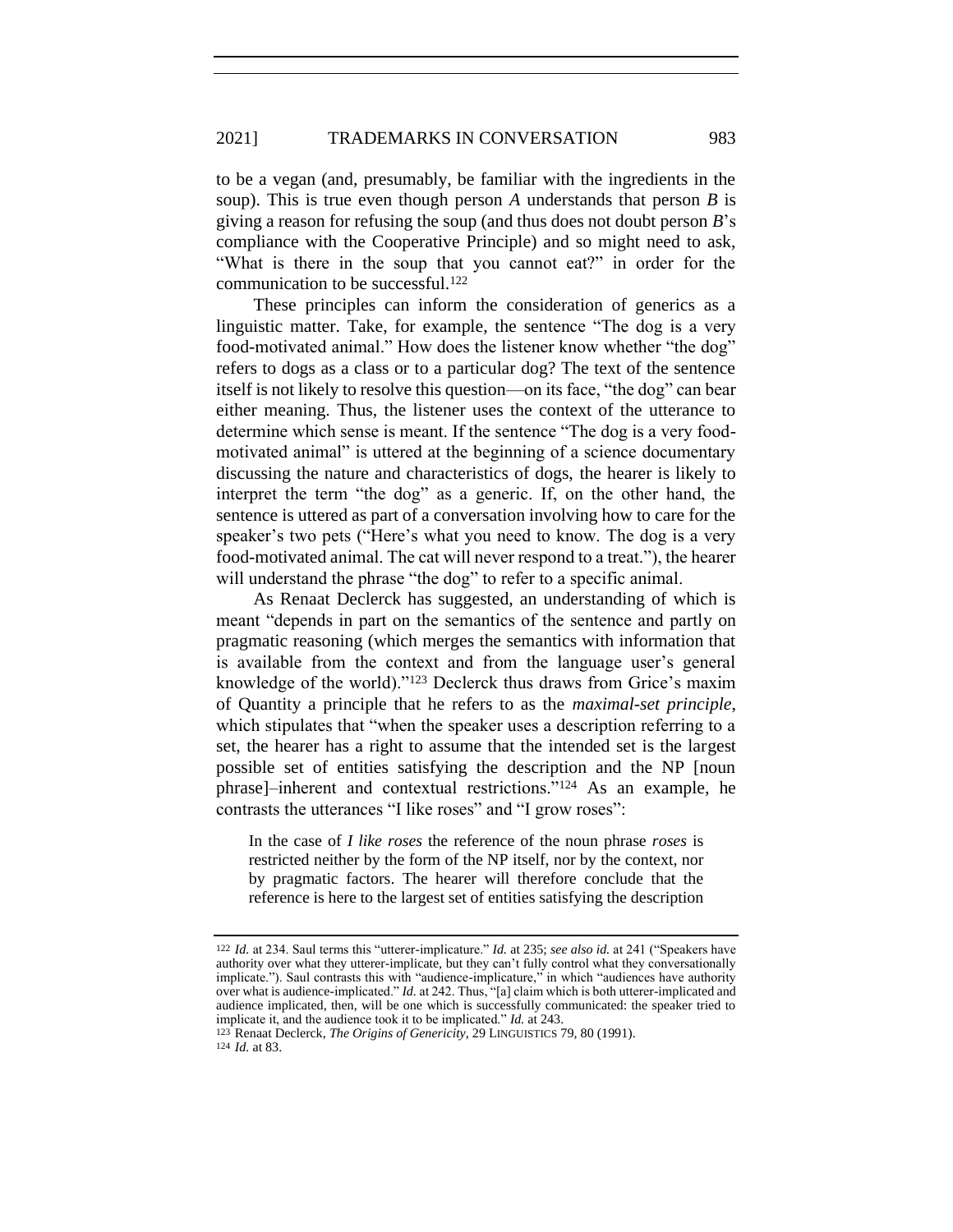*roses*, that is, the generic set of roses. On the other hand, in *I grow roses* it is clear that there are contextual restrictions on the referent set: the spatio-temporal restrictions inherent in *I grow* make it impossible for the referent set to be the generic set of roses. In this case the scope of the maximal-set principle is limited by our pragmatic knowledge of the world.<sup>125</sup>

We can draw from this literature to inform our understanding about how individuals communicate about trademarks in a particular context. When the individual on the sofa says to a companion, "Can you get me some [K]leenex?" the other individual understands:

I can't hand them a couple of Kleenex brand tissues, since there aren't any at hand. Presumably, they don't expect me to leave here and go in search of a Kleenex brand tissue. So, in order to make this utterance cooperative, I need to assume that the person is using "Kleenex" not to refer to a brand of tissues, but to refer to the tissues next to me on the table.

And because the speaker expects the hearer to understand this, the speaker does not need to add, "By the way, I mean a tissue from the box on the table, regardless of who makes it." As with the previous examples, context will aid interpretation; if the individual who asks, "Can you get me some [K]leenex?" has just sneezed, that will assist with interpreting the sentence.<sup>126</sup>

Contrast this with the speaker of the same sentence, "Can you get me some [K]leenex?" but now said to an individual heading off to the store. This is a possible example of Jennifer Saul's "uttererimplicature $"^{127}$  in that the speaker might intend for the hearer to purchase any brand of facial tissue, or, conversely, might intend for the speaker to purchase only Kleenex brand tissue. This will be a successful conversational implicature if the hearer and the speaker have a shared understanding such that the hearer will know which of the two requests is meant. In order to know which has resulted, we must either know what further conversation has taken place (for example, if the hearer asks, "Which brand of kleenex did you want?") or observe the result of this conversation (the hearer returns with a box of facial tissues, at which

<sup>125</sup> *Id.*; *see also* Grice, *supra* not[e 116,](#page-27-0) at 44 (giving the example of the sentence "He is in the grip of a vice" and noting that context allows the hearer to determine whether the meaning is metaphorical (the individual is trapped in a difficult situation) or literal (the individual is caught in a tool).

<sup>126</sup> Sperber & Wilson, *supra* not[e 63,](#page-15-0) at 92 ("[In the sentence 'Here's a Kleenex,'] the implication *It can be used to blow one's nose* is activated in the hearer's mind not only by the word 'Kleenex' but also by the fact that he has just been sneezing.").

<sup>127</sup> *See* discussion *supra* not[e 122.](#page-29-0)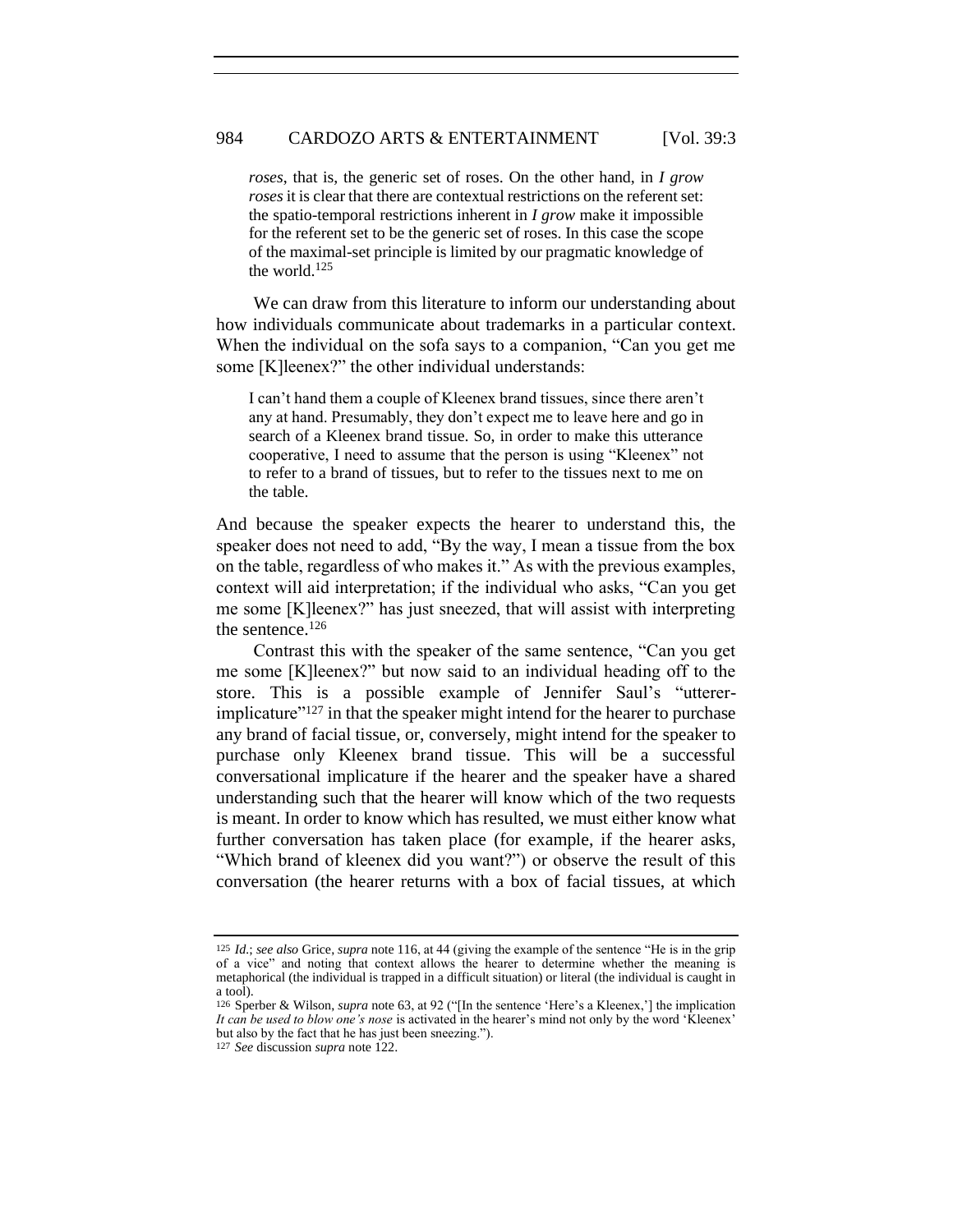point it is determined whether the hearer has satisfied the speaker's request).

Another example: In parts of the southern United States, the utterance at a restaurant "I'd like a coke, please" satisfies the Cooperative Principle because the server understands, and the speaker expects the server to understand, that the word "coke" is being used to denote any kind of soft drink.<sup>128</sup> So when the server replies, "What kind of coke would you like?," that is not a question aimed at determining whether "coke" is being used to refer to any soft drink or a brand name; it is being used to elicit a brand name, much as would the question "What brand of beer would you like?" Thus, the speaker would typically respond with something like "a Sprite," "a Dr. Pepper," or even "a Coke." As above, observing only one part of the conversation does not give us a full sense of how the term at issue is being understood.

Thinking of marks as elements of a conversation, and adjusting surveys accordingly, reinforces the twofold rationale behind not according trademark protection to generic terms: (1) consumers do not understand generic terms as source-indicating, and so such terms do not satisfy the definition of what it means to be a trademark, and (2) relatedly, consumers understand generic terms to be the common name of the good or service itself, and so producers cannot compete effectively unless they can use those terms to communicate to consumers that they are providing the same type of good or service as their competitors. Under this framework, it matters less what words individuals *say and mean* for such goods or services and more what words they *hear and understand*. In short, genericism analyses should minimize simply asking respondents to report about their understanding in favor of formats that allow observation of that understanding.<sup>129</sup>

How, then, might we incorporate the concept of trademarks as conversation into determinations of whether a given term is generic? In the limited space of a symposium contribution, I do not intend here to provide a comprehensive consideration of such evidence, or even of surveys in particular. But, for existing evidence, such as corpora and social media, we should ensure that we are reading terms in context—not only what a speaker says but how other participants to the conversation react. Where possible, researchers should observe not only how a mark is used online but also how such uses are responded to, such as in discussion

<sup>128</sup> Murray, *supra* note [91,](#page-21-0) at 167.

<sup>129</sup> *Cf.* NATALIE SCHILLING, SOCIOLINGUISTIC FIELDWORK 77 (2013) (noting that "people's reports of their linguistic usage may or may not match up with what they do in non-research contexts"); Ullrich, *supra* note [86,](#page-21-1) at 1006 ("[P]eople are not very good at observing their own speech, let alone explaining it to surveyors.") (citing SCHILLING).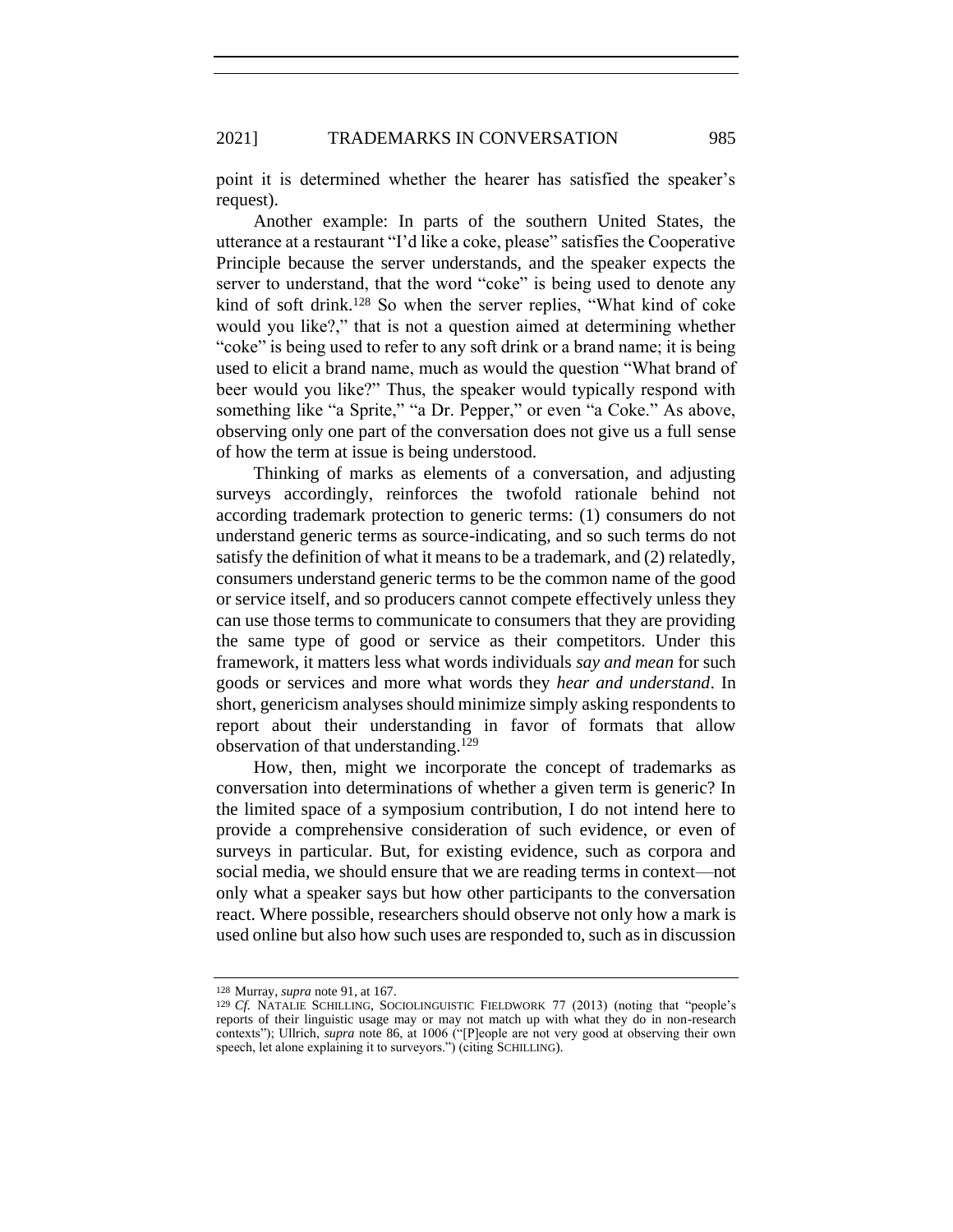threads or comment sections, to confirm consumer understanding. Consumer surveys might involve not asking consumers about their views of terms but asking them to engage in a variety of online search tasks, taking into account the ways in which search results and other groupings of items have an effect on what consumers perceive as the relevant "shelf."

We might also consider a variation on the *Thermos* survey that focuses less on the words the respondent would use and more on how the respondent would interpret a given utterance using the term. For example, taking "Kleenex" as our example, a survey might display a number of unbranded facial tissue boxes or packages and ask the respondent (orally, via a recording, or in unmarked text), "If I were to ask you to go to the store and buy some [K]leenex, which of these, if any, would satisfy that request?" The respondent would then be asked to select one or more of the images, to check a box that says, "none of these," or to check a box that says, "I need more information." The respondent would then have the opportunity to explain their decision. An alternative question would display a variety of unbranded tissue boxes or packages; the respondent would then be asked:

Imagine you were in a supermarket, and you were looking for the shelf with these products. Supermarkets typically have signs hanging above each aisle indicating the types of products that are in that aisle. Imagine that the aisle contained only these products. What word or words would you expect to see on the sign for the aisle where these products are located?<sup>130</sup>

Still another possibility might be to ask the respondent about alternative common names for the product at issue, rather than about the disputed trademark—such as, "If I were to ask you to go to the store and buy some facial tissue, which of these would satisfy that request?"—in order to determine the viability and understanding of claimed generic terms.

Ultimately, any choice as to method and evidentiary sources involves a tradeoff between cost and administrability and the robustness of the result. The suggested survey formats above require interpretation

<sup>130</sup> *Cf.* Palladino, *supra* not[e 82,](#page-19-0) at 886 (suggesting, in a *Teflon* survey, after the minicourse is given and the product shown, "If this type of product were made by more than one company, what do you believe those companies would call the product [in offering to sell it to you]?," although this phrasing might suggest that the interviewer is seeking examples of brand names, given the framing the minicourse provided) (alteration in original). *See also, e.g.*, Brendan Palfreyman Esq. (@B\_Palfreyman), TWITTER (May 7, 2021, 8:53 PM), https://twitter.com/B\_Palfreyman/status /1390832224992329732 (posting photograph of store shelves with various brands of shampoo with the shelf header "Head & Shoulders"); Trademarks Are Magic (@TimberlakeLaw), TWITTER (May 7, 2021, 10:14 PM), https://twitter.com/TimberlakeLaw/status/1390852460915433476 (posting photograph of supermarket aisle header reading "Popsicles"); *cf.* HEAD & SHOULDERS, Registration No. 729,556; POPSICLE, Registration No. 2,421,400.